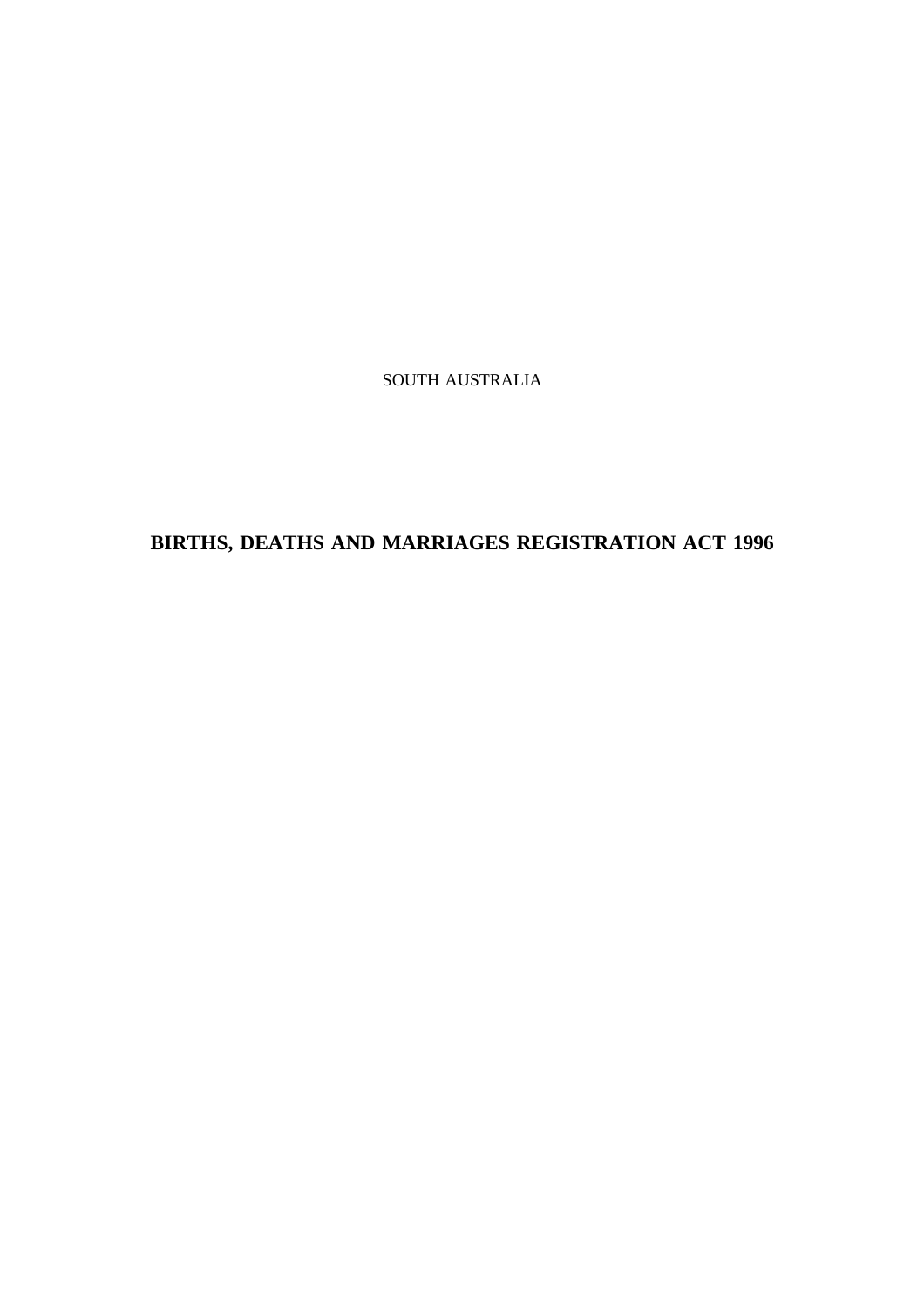## **SUMMARY OF PROVISIONS**

### **PART 1 PRELIMINARY**

- 1. Short title<br>2. Commenc
- 2. Commencement<br>3. Objects of Act
- 3. Objects of Act<br>4. Definitions
- Definitions

#### **PART 2 ADMINISTRATION**

### **DIVISION 1—THE REGISTRAR**

- 5. Registrar
- 6. Registrar's general functions
- 7. Registrar's staff
- 8. Delegation

#### **DIVISION 2—EXECUTION OF DOCUMENTS**

- 9. The Registrar's seal
- 10. Execution of documents

### **DIVISION 3—RECIPROCAL ADMINISTRATIVE ARRANGEMENTS**

11. Reciprocal administrative arrangements

### **PART 3 REGISTRATION OF BIRTHS**

### **DIVISION 1—NOTIFICATION OF BIRTHS**

12. Notification of births

#### **DIVISION 2—REGISTRATION OF BIRTHS**

- 13. Cases in which registration of birth is required or authorised
- 14. How to have the birth of a child registered
- 15. Responsibility to have birth registered
- 16. Obligation to have birth registered
- 17. Registration

### **DIVISION 3—ALTERATION OF DETAILS OF BIRTH REGISTRATION**

18. Alteration of details of parentage after registration of birth

### **DIVISION 4—COURT ORDERS RELATING TO REGISTRATION OF BIRTH**

- 19. Application to Court
- 20. Power to direct registration of birth, etc.

### **DIVISION 5—CHILD'S NAME**

- 21. Name of child
- 22. Dispute about child's name

# **PART 4**

# **CHANGE OF NAME**

23. Change of name by registration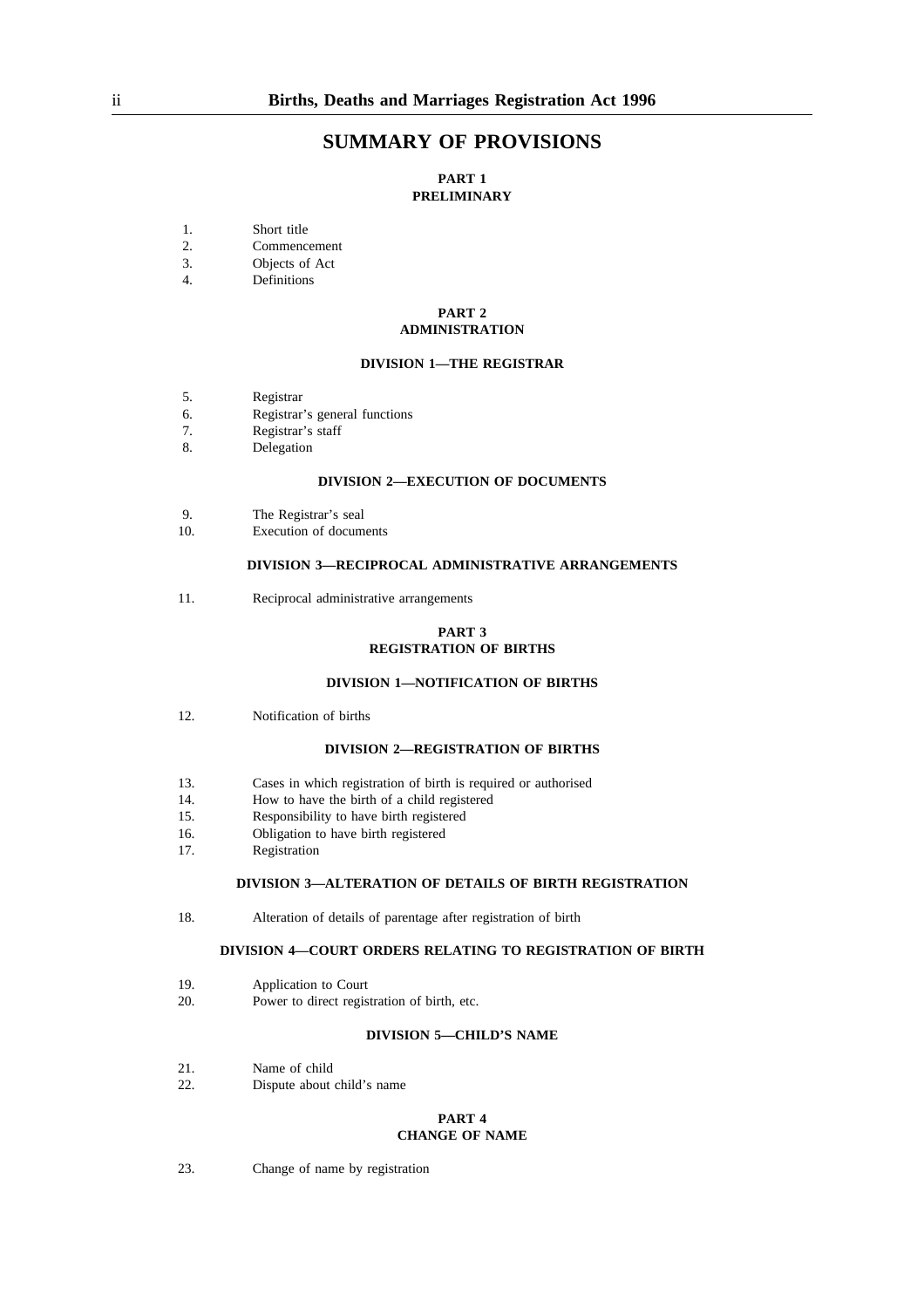- 24. Application to register change of adult's name
- 25. Application to register change of child's name
- 26. Child's consent to change of name
- 27. Registration of change of name
- 28. Entries to be made in the Register
- 29. Change of name may still be established by repute or usage

#### **PART 5**

### **REGISTRATION OF MARRIAGES**

- 30. Cases in which registration of marriage is required
- 31. How to have marriage registered
- 32. Registration of marriage

### **PART 6 REGISTRATION OF DEATHS**

#### **DIVISION 1—CASES WHERE REGISTRATION OF DEATH IS REQUIRED OR AUTHORISED**

33. Deaths to be registered under this Act

### **DIVISION 2—COURT ORDERS RELATING TO REGISTRATION OF DEATH**

- 34. Application to Court
- 35. Power to direct registration of death, etc.

### **DIVISION 3—NOTIFICATION OF DEATHS**

- 36. Notification of deaths by doctors
- 37. Notification by coroner
- 38. Notification by funeral director, etc.

#### **DIVISION 4—REGISTRATION OF DEATH**

39. Registration

### **PART 7 THE REGISTER**

#### **DIVISION 1—KEEPING THE REGISTER**

40. The Register

#### **DIVISION 2—REGISTRAR'S POWERS OF INQUIRY**

41. Registrar's powers of inquiry

#### **DIVISION 3—CORRECTION OF REGISTER**

42. Registrar's power to correct Register

#### **DIVISION 4—ACCESS TO, AND CERTIFICATION OF, REGISTER ENTRIES**

- 43. Access to Register<br>44. Search of Register
- 44. Search of Register<br>45. Protection of priva
- Protection of privacy
- 46. Issue of certificate 47. Access policies
- Access policies
- 48. Fees
- 49. Power to remit fees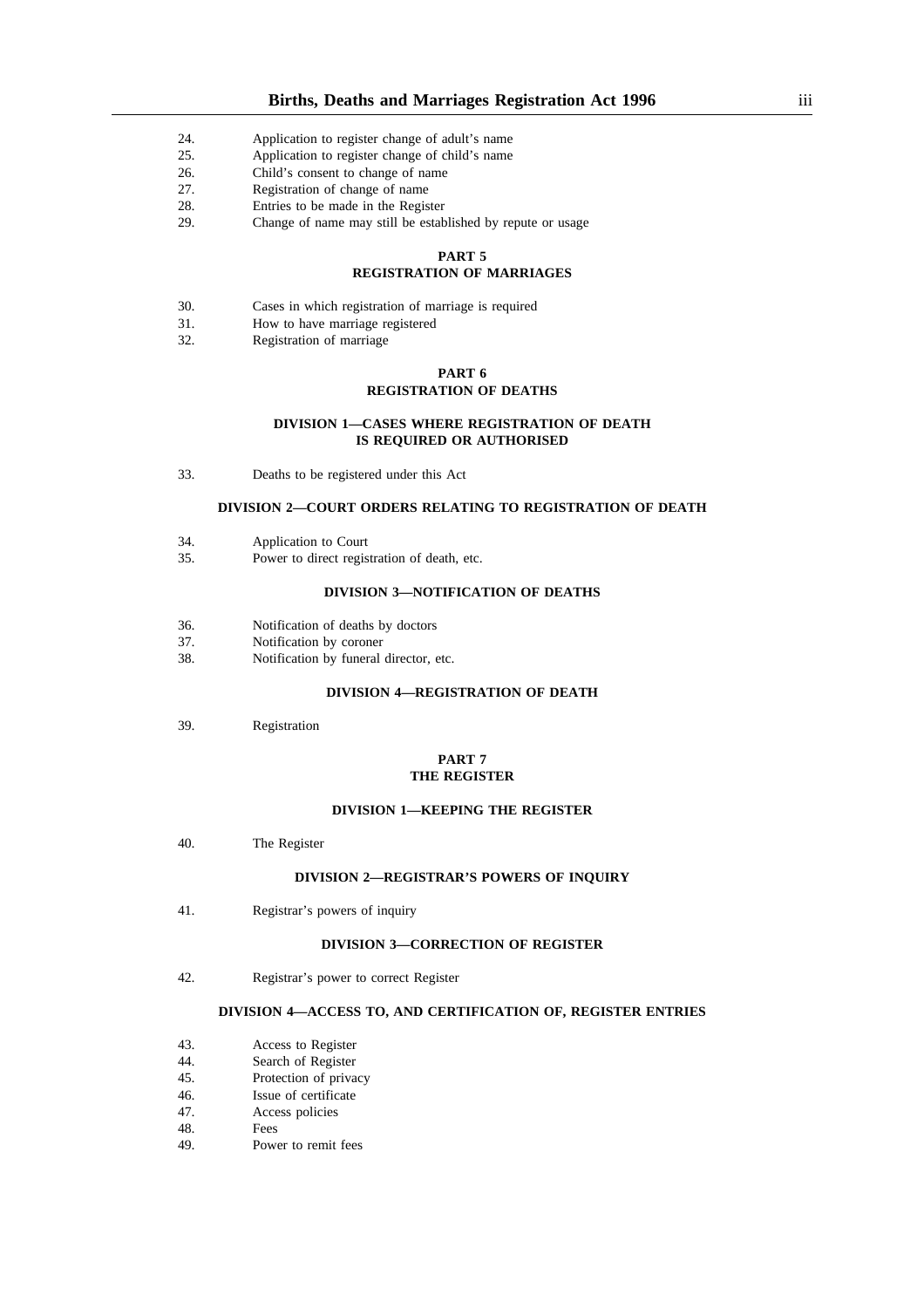#### **PART 8 GENERAL POWER OF REVIEW**

50. Review

#### **PART 9 MISCELLANEOUS**

- 
- 51. False representation<br>52. Unauthorised access 52. Unauthorised access to or interference with Register 53. Falsification of certificate, etc.
- 53. Falsification of certificate, etc.<br>54. Immunity from liability
- Immunity from liability
- 55. Regulations

### **SCHEDULE 1**

*Repeal and Transitional*

## **SCHEDULE 2**

*Amendment of Coroners Act 1975*

## **SCHEDULE 3**

*Amendment of Cremation Act 1891*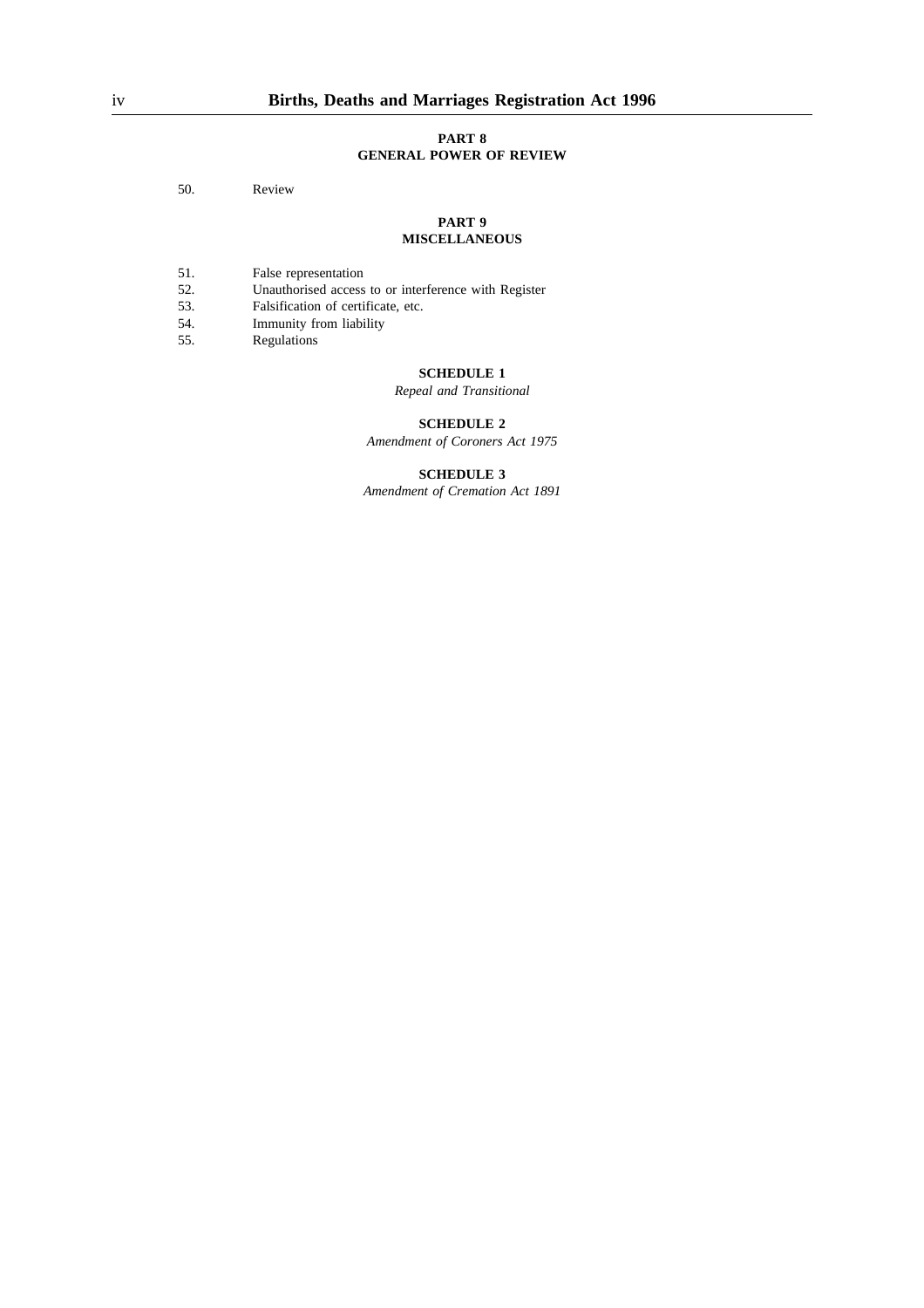# **BIRTHS, DEATHS AND MARRIAGES REGISTRATION ACT 1996**

being

Births, Deaths and Marriages Registration Act 1996 No. 6 of 1996 [Assented to 4 April  $1996$ ]<sup>1</sup>

<sup>1</sup> Came into operation 3 June 1996: *Gaz*. 23 May 1996, p. 2534.

N.B. The amendments effected to this Act by the *Coroners Act 2003* have not been brought into operation.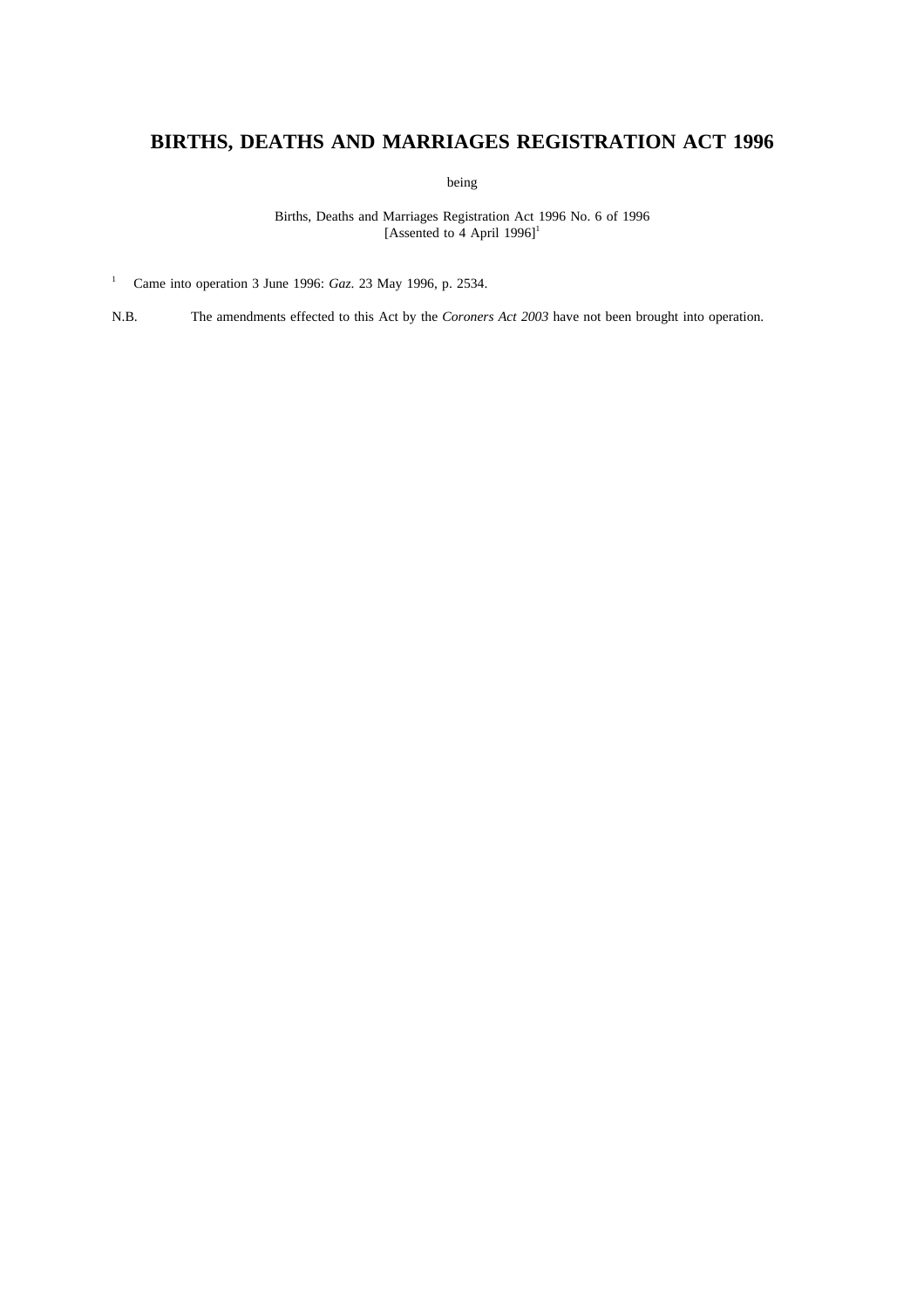## **An Act about the registration of births, deaths and marriages and related matters.**

The Parliament of South Australia enacts as follows:

## **PART 1 PRELIMINARY**

## **Short title**

**1.** This Act may be cited as the *Births, Deaths and Marriages Registration Act 1996*.

## **Commencement**

**2.** This Act will come into operation on a day to be fixed by proclamation.

## **Objects of Act**

**3.** The objects of this Act are to provide for—

- *(a)* the registration of births, deaths and marriages in South Australia; and
- *(b)* the registration of changes of name; and
- *(c)* the keeping of registers for recording and preserving information about births, deaths, marriages and changes of name in perpetuity; and
- *(d)* access to the information in the registers in appropriate cases by government or private agencies and members of the public, from within and outside the State; and
- *(e)* the issue of certified information from the registers; and
- *(f)* the collection and dissemination of statistical information.

## **Definitions**

**4.** In this Act—

"**adult**" means a person who is 18 or above or, although under 18, is or has been married;

"**authorised celebrant**" means an authorised celebrant under the *Marriage Act 1961* (Cwth);

"**birth**" means the expulsion or extraction of a child from its mother;

"**change**" of name includes an addition, omission or substitution;

"**child**" includes a still-born child;

"**corresponding law**" means a law of another State that provides for the registration of births, deaths and marriages;

"**Court**" means the Magistrates Court;

"**death**" includes still-birth;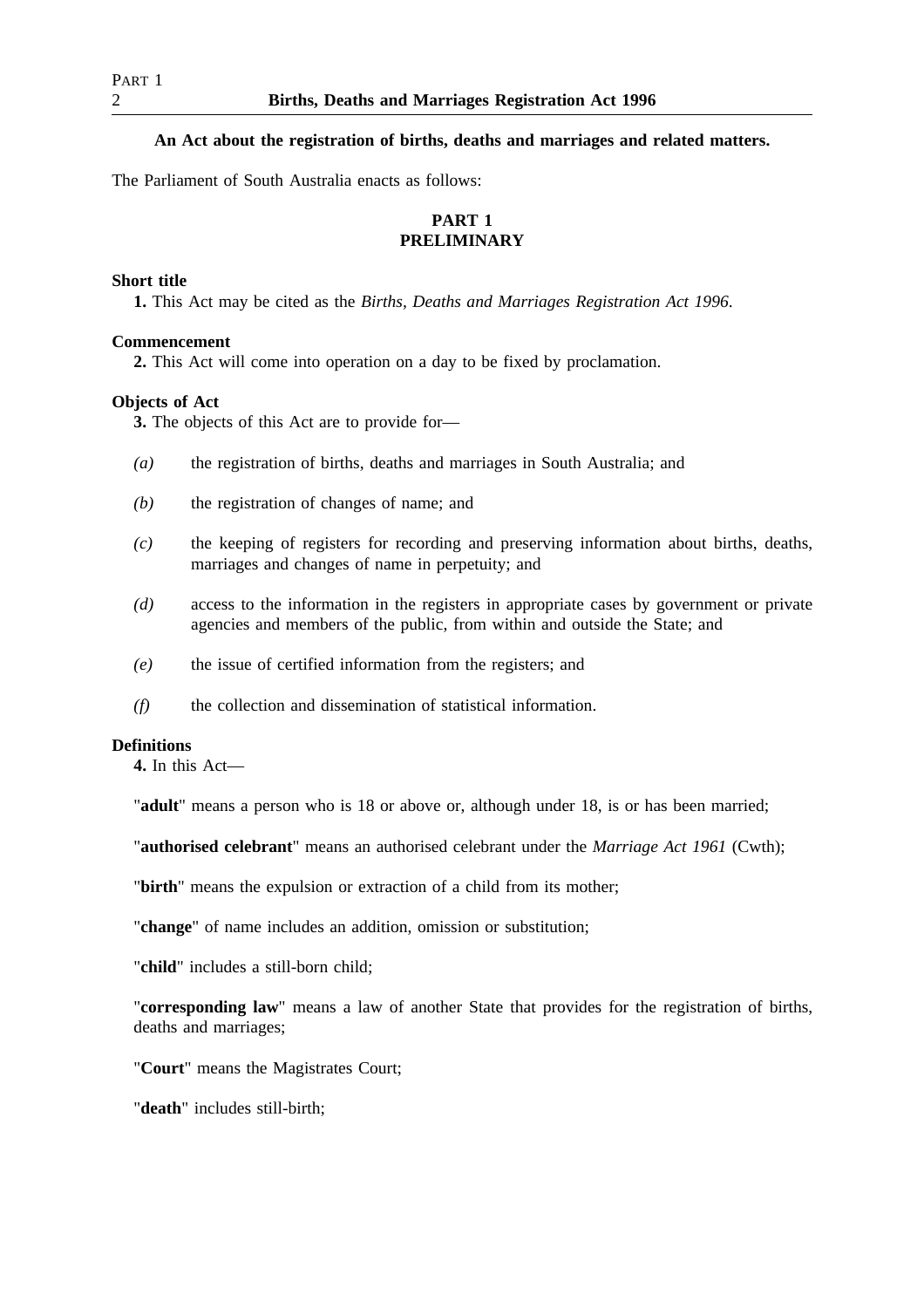"**disposal**" of human remains means—

- *(a)* cremation of the remains; or
- *(b)* burial of the remains (including burial at sea); or
- *(c)* placing the remains in a mausoleum or other permanent resting place; or
- *(d)* placing the remains in the custody of an educational or scientific institution for the purpose of medical education or research; or
- *(e)* removal of the remains from the State (but not if the remains have been cremated or are taken from the State by sea and buried at sea in the course of the voyage);

"**doctor**" means a person registered as a medical practitioner under the *Medical Practitioners Act 1983*;

"**funeral director**" means a person who carries on the business of arranging for the disposal of human remains;

"**human remains**" includes the remains of a still-born child;

"**prohibited name**" means a name that—

- *(a)* is obscene or offensive; or
- *(b)* could not practicably be established by repute or usage—
	- (i) because it is too long; or
	- (ii) because it consists of or includes symbols without phonetic significance; or
	- (iii) for some other reason; or
- *(c)* is contrary to the public interest for some other reason;

"**registrable event**" means a birth, change of name, death or marriage;

"registrable information" means information that must or may be included in the Register<sup>1</sup>;

"**Register**"—*See section 40*;

"**registering authority**" means an authority responsible under a corresponding law for the registration of births, deaths and marriages;

"**Registrar**" means the Registrar of Births, Deaths and Marriages;

"**State**" includes a Territory;

"**still-birth**" means the birth of a still-born child;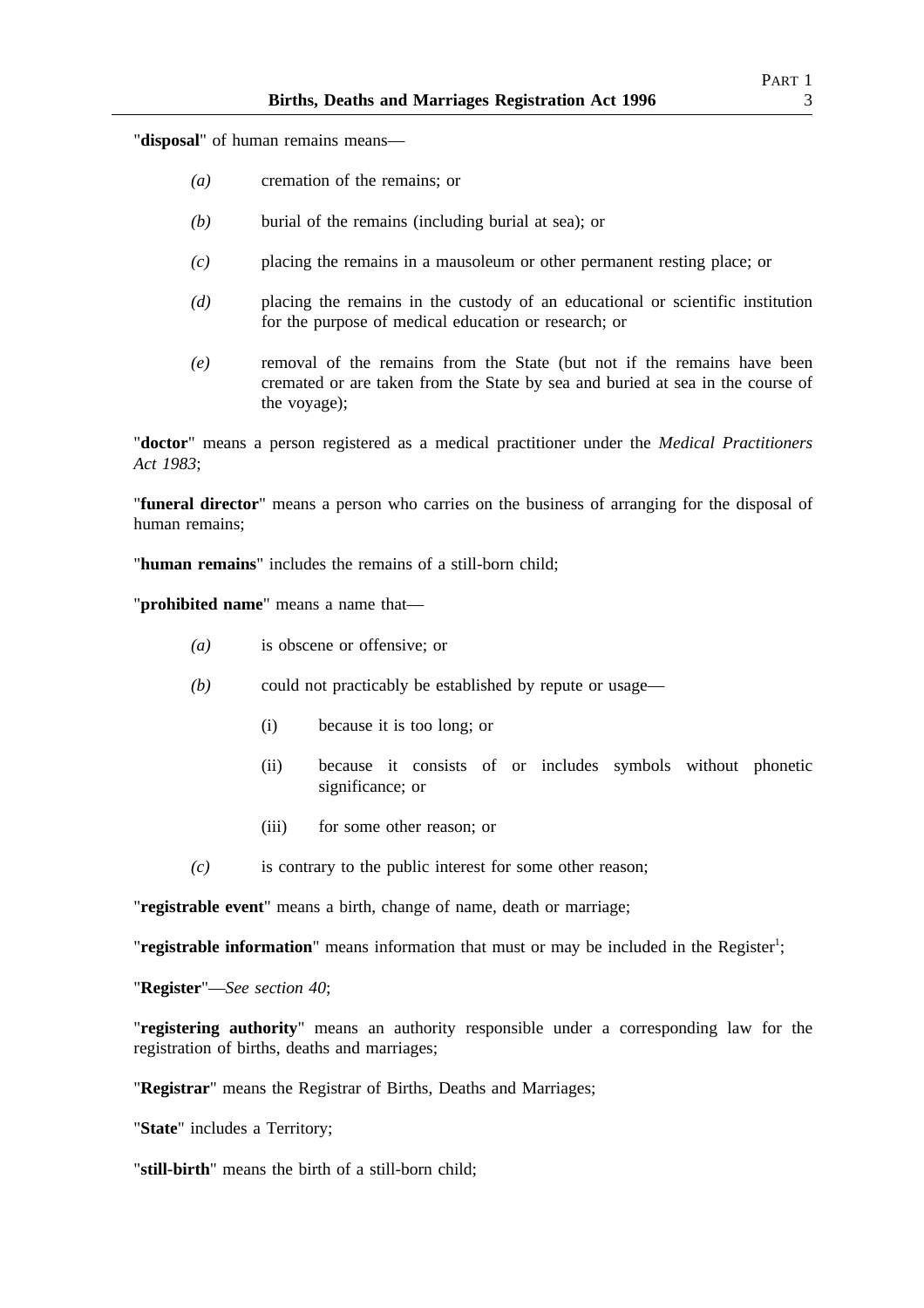"**still-born child**" means a child of at least 20 weeks' gestation or, if it cannot be reliably established whether the period of gestation is more or less than 20 weeks, with a body mass of at least 400 grams at birth, that exhibits no sign of respiration or heartbeat, or other sign of life, after birth but does not include the product of a procedure for the termination of pregnancy.

 $1.$  See section 40(2).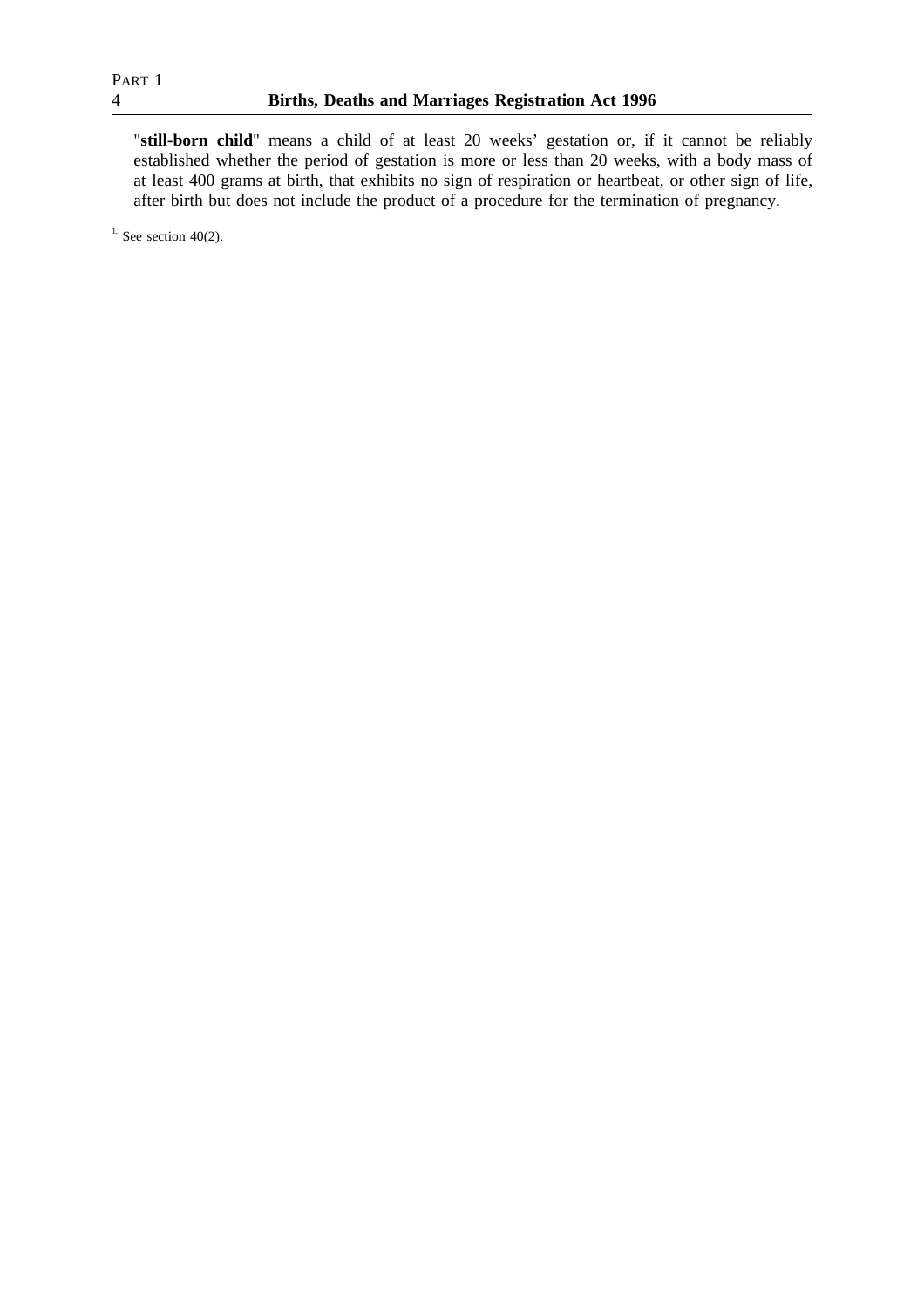# **PART 2 ADMINISTRATION**

## **DIVISION 1—THE REGISTRAR**

## **Registrar**

**5.** The Registrar of Births, Deaths and Marriages<sup>1</sup> is responsible, subject to the Minister's control and direction, for the administration of this Act.

1. This is to be a Public Service position established under the *Public Sector Management Act 1995*.

## **Registrar's general functions**

**6.** The Registrar's general functions are to—

- $(a)$  establish and maintain the registers<sup>1</sup> necessary for the purposes of this Act; and
- *(b)* administer the registration system established by this Act and ensure that it operates efficiently, effectively and economically; and
- *(c)* ensure that this Act is administered in the way best calculated to achieve its objects.

1. The registers are collectively referred to as the **"Register"**— See section 40.

### **Registrar's staff**

**7.** (1) The Registrar's staff consists of—

- (a) one or more Deputy Registrars of Births, Deaths and Marriages<sup>1</sup>; and
- $(b)$  the other staff<sup>1</sup> necessary for the proper administration of this Act.

<sup>1.</sup> These are to be Public Service positions established under the *Public Sector Management Act 1995*.

(2) A Deputy Registrar has the powers and functions of the Registrar but is subject to direction by the Registrar. $<sup>1</sup>$ </sup>

1. If necessary, a person may be appointed to act in the position of Registrar on a temporary basis under the *Public Sector Management Act 1995*.

### **Delegation**

**8.** (1) The Registrar may delegate powers or functions under this or any other Act.

(2) A power or function delegated under this section may, if the instrument of delegation so provides, be further delegated.

(3) A delegation under this section—

- *(a)* must be by instrument in writing; and
- *(b)* may be absolute or conditional; and
- *(c)* does not derogate from the power of the delegator to act in any matter; and
- *(d)* is revocable at will by the delegator.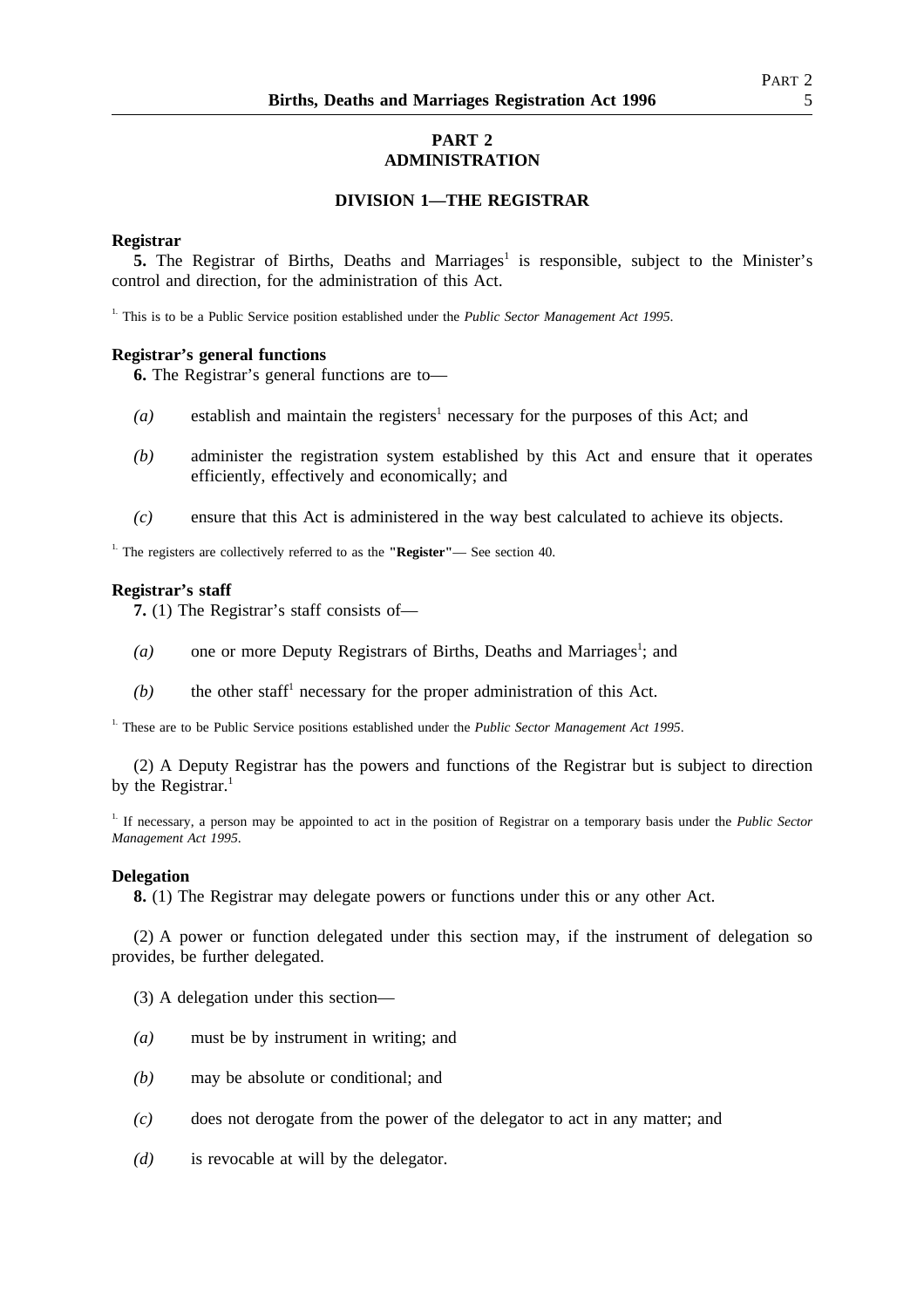## **DIVISION 2—EXECUTION OF DOCUMENTS**

### **The Registrar's seal**

**9.** The Registrar has a seal.

## **Execution of documents**

**10.** (1) The Registrar may issue a certificate or other document under the Registrar's signature and seal, or a facsimile of the Registrar's signature and seal produced by stamp, machine imprint or some other method authorised by regulation.

(2) If a document produced before a court or an administrative authority or official is apparently under—

- *(a)* the Registrar's signature and seal; or
- *(b)* a facsimile of the Registrar's signature and seal produced by stamp, machine imprint, or some other method authorised by regulation,

the court, authority or official must presume, in the absence of evidence to the contrary, that the document was properly issued under the Registrar's authority.

## **DIVISION 3—RECIPROCAL ADMINISTRATIVE ARRANGEMENTS**

## **Reciprocal administrative arrangements**

**11.** (1) The Minister may enter into an arrangement with the Minister responsible for the administration of a corresponding law providing for—

- *(a)* the exercise by the Registrar of powers and functions of the registering authority under the corresponding law; and
- *(b)* the exercise by the registering authority under the corresponding law of powers and functions of the Registrar under this Act.

(2) When an arrangement is in force under this section—

- *(a)* the Registrar may exercise, to the extent authorised by the arrangement (but subject to the conditions of the arrangement), the powers and functions of the registering authority under the corresponding law; and
- *(b)* the registering authority under the corresponding law may exercise, to the extent authorised by the arrangement (but subject to the conditions of the arrangement), the powers and functions of the Registrar under this Act.

(3) An arrangement under this section may—

- *(a)* establish a data base in which information is recorded for the benefit of all the participants in the arrangement; and
- *(b)* provide for access to information contained in the data base; and
- *(c)* provide for payments by or to participants in the arrangement for services provided under the arrangement.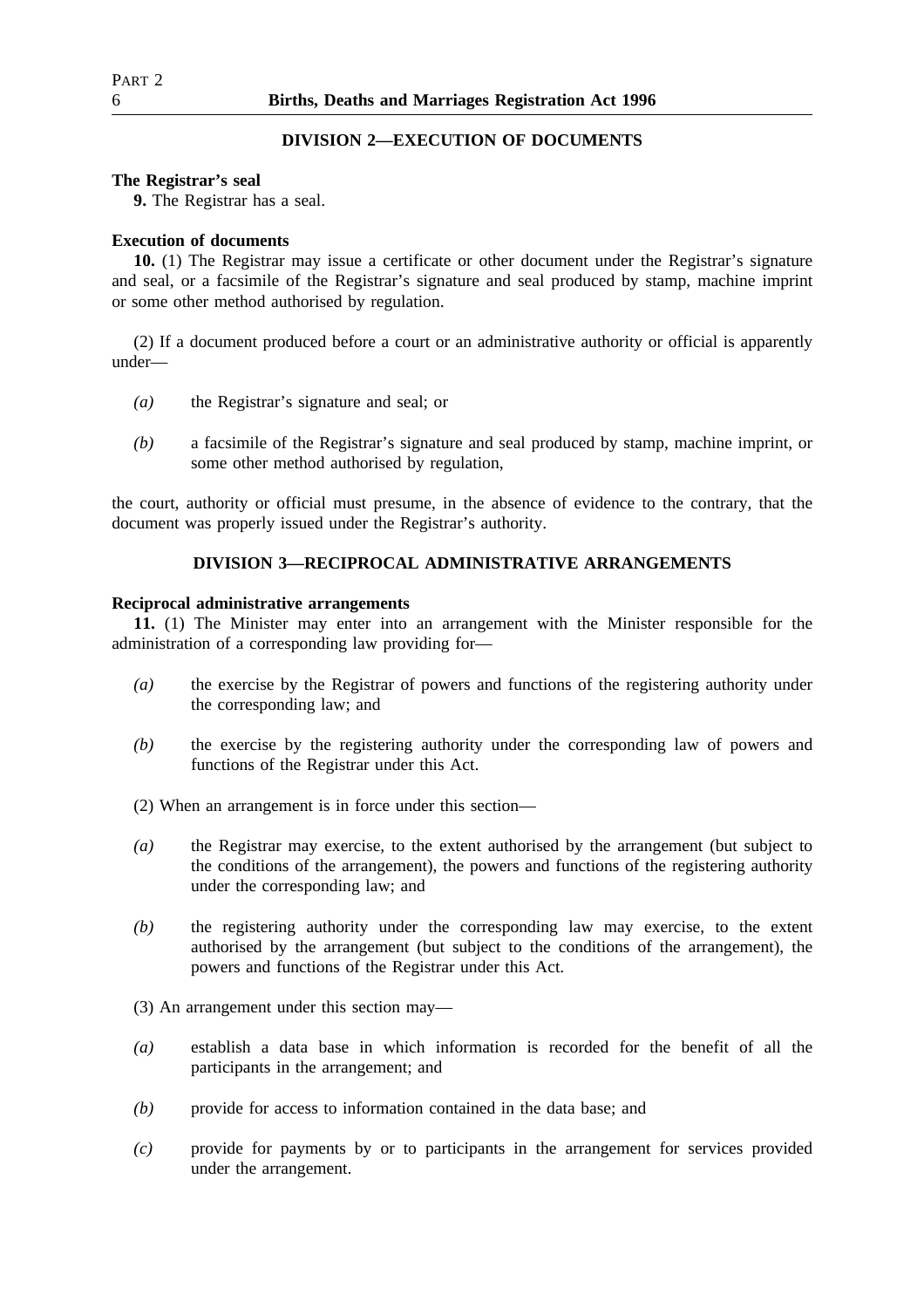## **PART 3 REGISTRATION OF BIRTHS**

### **DIVISION 1—NOTIFICATION OF BIRTHS**

### **Notification of births**

**12.** (1) When a child is born in the State, the responsible person must give written notice of the birth to the Registrar including the particulars required by regulation.

Maximum penalty: \$1 250

- (2) The notice must be given—
- *(a)* in the case of a child born alive—within 7 days after birth;
- *(b)* in the case of a still-birth—within 48 hours after birth.

(3) When notice of a still-birth is given, the responsible person must also give a doctor's certificate in a form approved by the Registrar, certifying the cause of foetal death, to—

- *(a)* the Registrar; and
- *(b)* the funeral director or other person who will be arranging for the disposal of the human remains.

Maximum penalty: \$1 250

(4) The certificate must be completed by the doctor responsible for the professional care of the mother at the birth or a doctor who examined the body of the still-born child after the birth.

(5) In this section—

"**responsible person**" means—

- *(a)* in the case of a child born in a hospital or brought to a hospital within 24 hours after birth—the chief executive officer of the hospital; or
- *(b)* in other cases—the doctor or midwife responsible for the professional care of the mother at the birth.

## **DIVISION 2—REGISTRATION OF BIRTHS**

### **Cases in which registration of birth is required or authorised**

**13.** (1) If a child is born in the State, the birth must be registered under this Act.

(2) If a court (whether of this or any other State or the Commonwealth) directs the registration of a birth, the birth must be registered under this Act.

(3) If a child is born in an aircraft during a flight or on a vessel during a voyage to a place of disembarkation in the State, the birth may be registered under this Act.

(4) If a child is born outside the Commonwealth, but—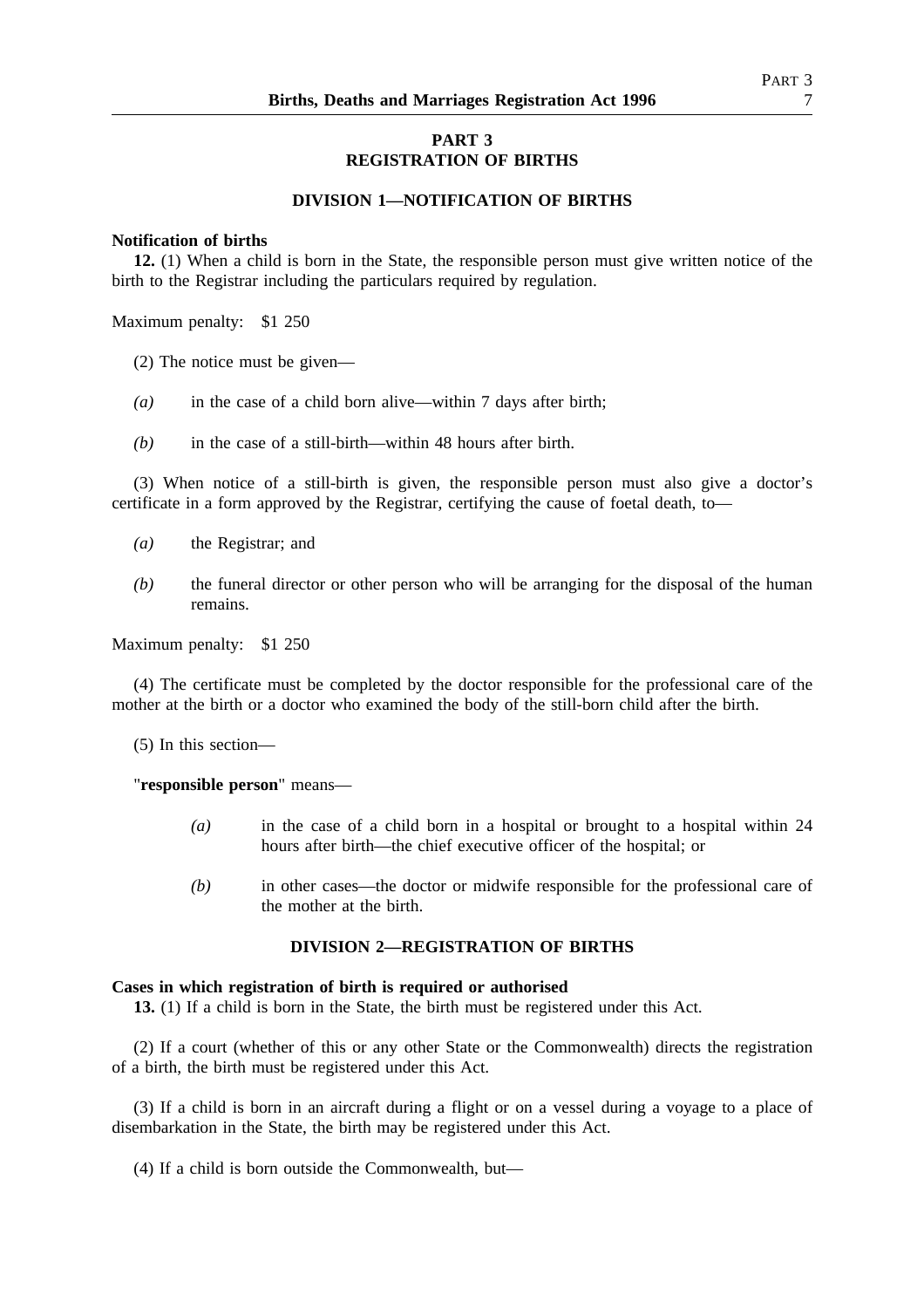- *(a)* the child is to become a resident of the State; or
- *(b)* in the case of a still-born child—a person responsible for having the birth of the child registered is or is to become a resident of the State,

the birth may be registered under this Act.

(5) However, the Registrar must not register a birth under subsections (3) or (4) if the birth is registered under a corresponding law.

## **How to have the birth of a child registered**

**14.** A person has the birth of a child registered under this Act by lodging a statement (the "**birth registration statement**") in a form approved by the Registrar containing the information required by regulation.

## **Responsibility to have birth registered**

**15.** (1) The parents of a child are jointly responsible for having the child's birth registered under this Act (and must both sign the birth registration statement) but the Registrar may accept a birth registration statement from one of the parents if satisfied that it is impossible, impracticable or inappropriate for the other parent to join or be required to join in the application whether because of his or her death, disappearance, ill-health or unavailability or the need to avoid unwarranted distress or for some other reason.

(2) If a child is a foundling, the person who has custody of the child is responsible for having the child's birth registered.

(3) The Registrar may accept a birth registration statement from a person who is not responsible for having the child's birth registered if satisfied that—

- *(a)* the person lodging the statement has knowledge of the relevant facts; and
- *(b)* the child's parents are unable or unlikely to lodge a birth registration statement.

## **Obligation to have birth registered**

**16.** (1) A person responsible for having the birth of a child registered must ensure that a birth registration statement is lodged with the Registrar within 60 days after the date of the birth.

## Maximum penalty: \$1 250

(2) However, the Registrar must accept a birth registration statement even though it is lodged after the end of the 60 day period.

## **Registration**

**17.** (1) The Registrar registers a birth by making an entry about the birth in the Register including the particulars required by regulation.

(2) However, if the particulars available to the Registrar are incomplete the Registrar may register a birth on the basis of incomplete particulars.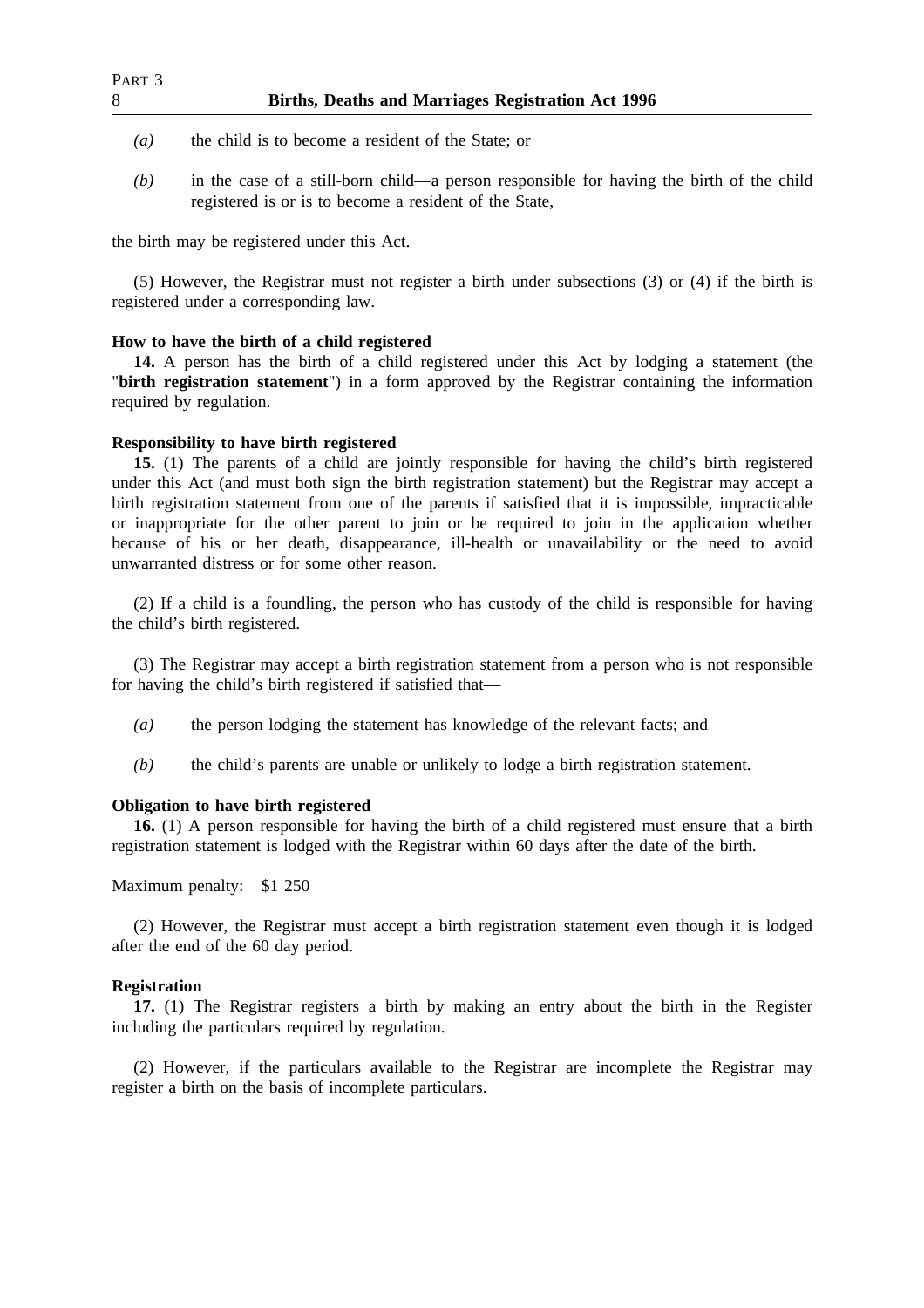## **DIVISION 3—ALTERATION OF DETAILS OF BIRTH REGISTRATION**

## **Alteration of details of parentage after registration of birth**

**18.** (1) The Registrar may include registrable information about a child's parents in the Register after registration of the child's birth if—

- *(a)* the father and mother of the child make a joint application for the addition of the information; or
- *(b)* one parent of the child makes an application for the addition of the information and the other parent cannot join in the application because he or she is dead or cannot be found, or for some other reason.

(2) The Registrar must include or correct registrable information about a child's parents in the Register after registration of the child's birth if a court (whether of this or any other State or the Commonwealth) directs the inclusion or correction of the information in the Register or the Registrar is advised of a finding by a court that a particular person is a parent of the child.

- (3) An application to the Registrar for the inclusion of registrable information in the Register—
- *(a)* must be made in writing; and
- *(b)* must include the information required by the Registrar; and
- *(c)* must, if the Registrar requires verification of the information contained in the application, be accompanied by a statutory declaration verifying the information contained in the application and other evidence the Registrar may require.

## **DIVISION 4—COURT ORDERS RELATING TO REGISTRATION OF BIRTH**

## **Application to Court**

**19.** The Court may, on application by an interested person or on its own initiative, order—

- *(a)* the registration under this Act of a birth that has occurred in the State; or
- *(b)* the inclusion or correction of registrable information about a birth or a child's parents in the Register.

## **Power to direct registration of birth, etc.**

**20.** If a court finds—

- *(a)* that the birth of a person is not registered as required under this Act or a corresponding law; or
- *(b)* that the registrable information contained in an entry about a birth in the Register under this Act or a corresponding law is incomplete or incorrect,

the court may direct registration of the birth, or the inclusion or correction of registrable information in the Register under this Act or the corresponding law (as the case may require).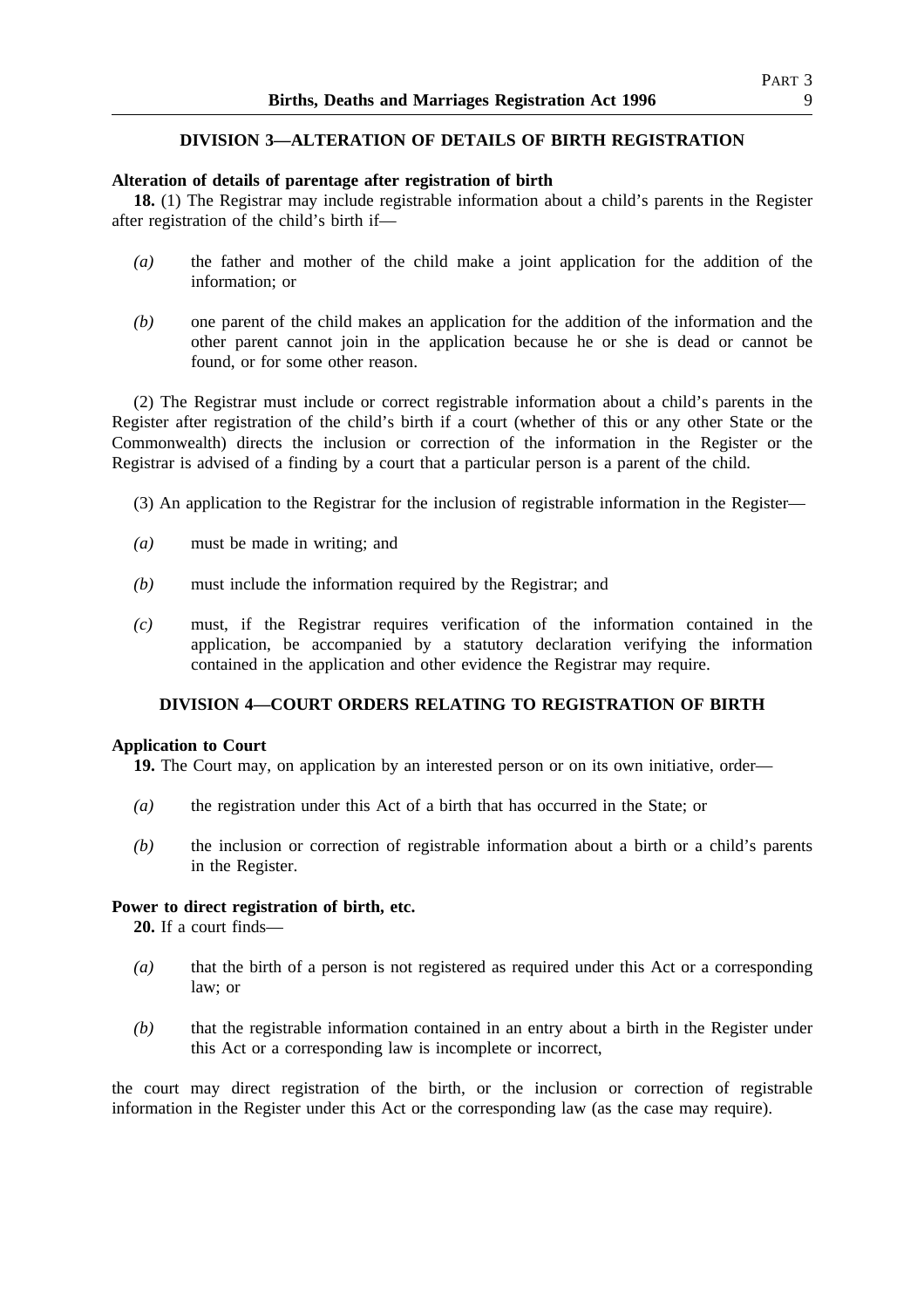## **DIVISION 5—CHILD'S NAME**

### **Name of child**

**21.** (1) Subject to this section, the birth registration statement must state the name of the child.

(2) The name is a matter of choice for the person or persons lodging the statement<sup>1</sup>, but the Registrar may assign a name to a child if—

- *(a)* the name stated in the birth registration statement is a prohibited name; or
- *(b)* the birth registration statement is lodged by both parents of the child and they satisfy the Registrar that they are unable to agree on the child's name.

(3) A birth registration statement relating to a still-born child need not state the name of the child.

 $1.$  For example, there is no requirement that the name be made up of both a surname and a given name or given names.

## **Dispute about child's name**

**22.** (1) If there is a dispute between parents about a child's name, either parent may apply to the Court for a resolution of the dispute.

- (2) On an application under subsection (1), the Court may—
- *(a)* resolve the dispute about the child's name as the Court considers appropriate; and
- *(b)* order the Registrar to register the child's name in a form specified in the order.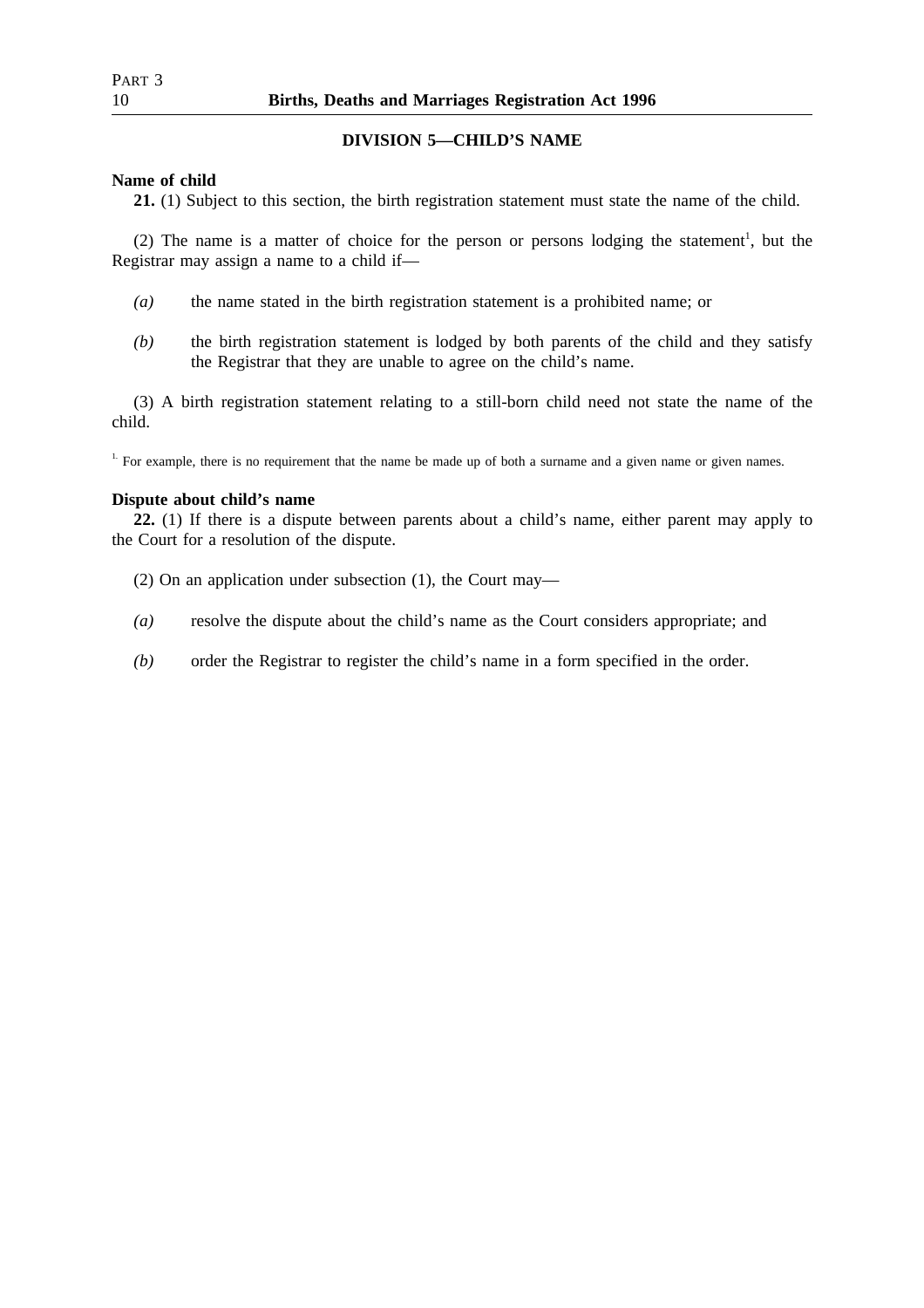# **PART 4 CHANGE OF NAME**

## **Change of name by registration**

**23.** A person's name may be changed by registration of the change under this Part.

## **Application to register change of adult's name**

**24.** An adult person—

- *(a)* who is domiciled or ordinarily resident in the State; or
- *(b)* whose birth is registered in the State;

may apply to the Registrar, in a form approved by the Registrar, for registration of a change of the person's name.

## **Application to register change of child's name**

**25.** (1) The parents of a child—

- *(a)* who is domiciled or ordinarily resident in the State; or
- *(b)* whose birth is registered in the State;

may apply to the Registrar, in a form approved by the Registrar, for registration of a change of the child's name.

(2) An application for registration of a change of a child's name may be made by one parent if—

- *(a)* the applicant is the sole parent named in the registration of the child's birth under this Act or any other law; or
- *(b)* there is no other surviving parent of the child; or
- *(c)* the Court approves the proposed change of name.

(3) The Court may, on application by a child's parent, approve a proposed change of name for the child if satisfied that the change is in the child's best interests.

(4) If the parents of a child are dead, cannot be found, or for some other reason cannot exercise their parental responsibilities to a child, the child's guardian may apply for registration of a change of the child's name.

## **Child's consent to change of name**

**26.** A change of a child's name must not be registered unless—

- *(a)* the child consents to the change of name; or
- *(b)* the child is unable to understand the meaning and implications of the change of name.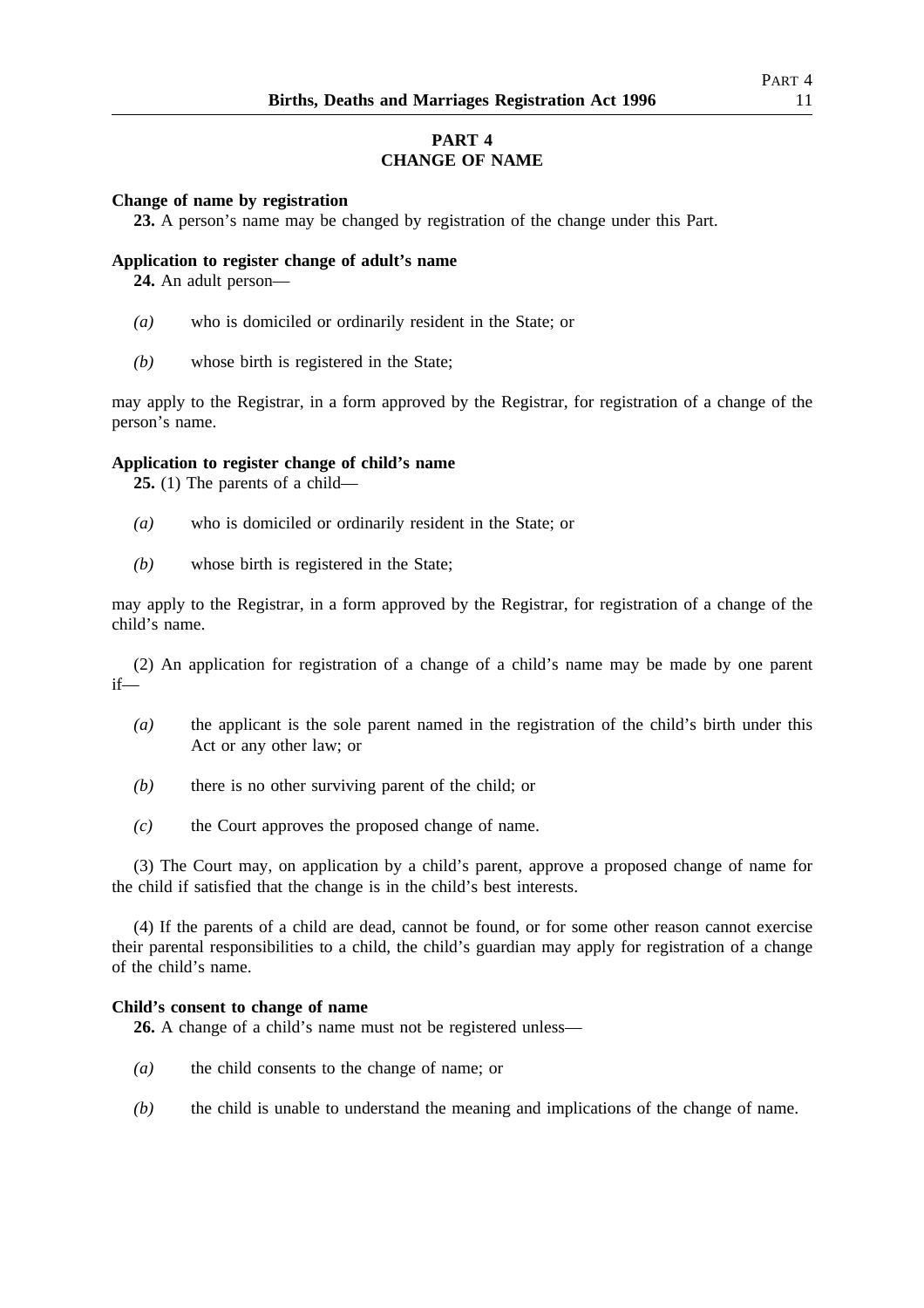| PART 4 |                                                    |  |
|--------|----------------------------------------------------|--|
| 12     | Births, Deaths and Marriages Registration Act 1996 |  |

## **Registration of change of name**

**27.** (1) Before registering a change of name under this Part, the Registrar may require the applicant to provide evidence to establish to the Registrar's satisfaction—

- *(a)* the identity and age of the person whose name is to be changed; and
- *(b)* that the change of name is not sought for a fraudulent or other improper purpose; and
- *(c)* if the person whose name is to be changed is a child—that the child consents to the change of name or is unable to understand the meaning and implications of the change of name.

(2) If the Registrar is satisfied that the name of a person whose birth is registered in the State has been changed under another law or by order of a court, the change of name may be registered under this Act.

(3) The Registrar may refuse to register a change of name if, as a result of the change, the name would become a prohibited name.

## **Entries to be made in the Register**

**28.** (1) The Registrar registers a change of name by making an entry about the change of name in the Register including the particulars required by regulation.

(2) If the applicant for registration of the change of name asks the Registrar to arrange for noting the change of name in the particulars of the person's birth, and the person's birth is registered under this Act or a corresponding law, the Registrar must—

- *(a)* if the birth is registered under this Act—note the change of name in the entry relating to the birth; or
- *(b)* if the birth is registered under a corresponding law—notify the relevant registering authority of the change of name.

(3) If the change of name is noted in the Register under subsection (2), a birth certificate issued by the Registrar for the person must show the person's name as changed under this Part.

## **Change of name may still be established by repute or usage**

**29.** This Part does not prevent a change of name by repute or usage.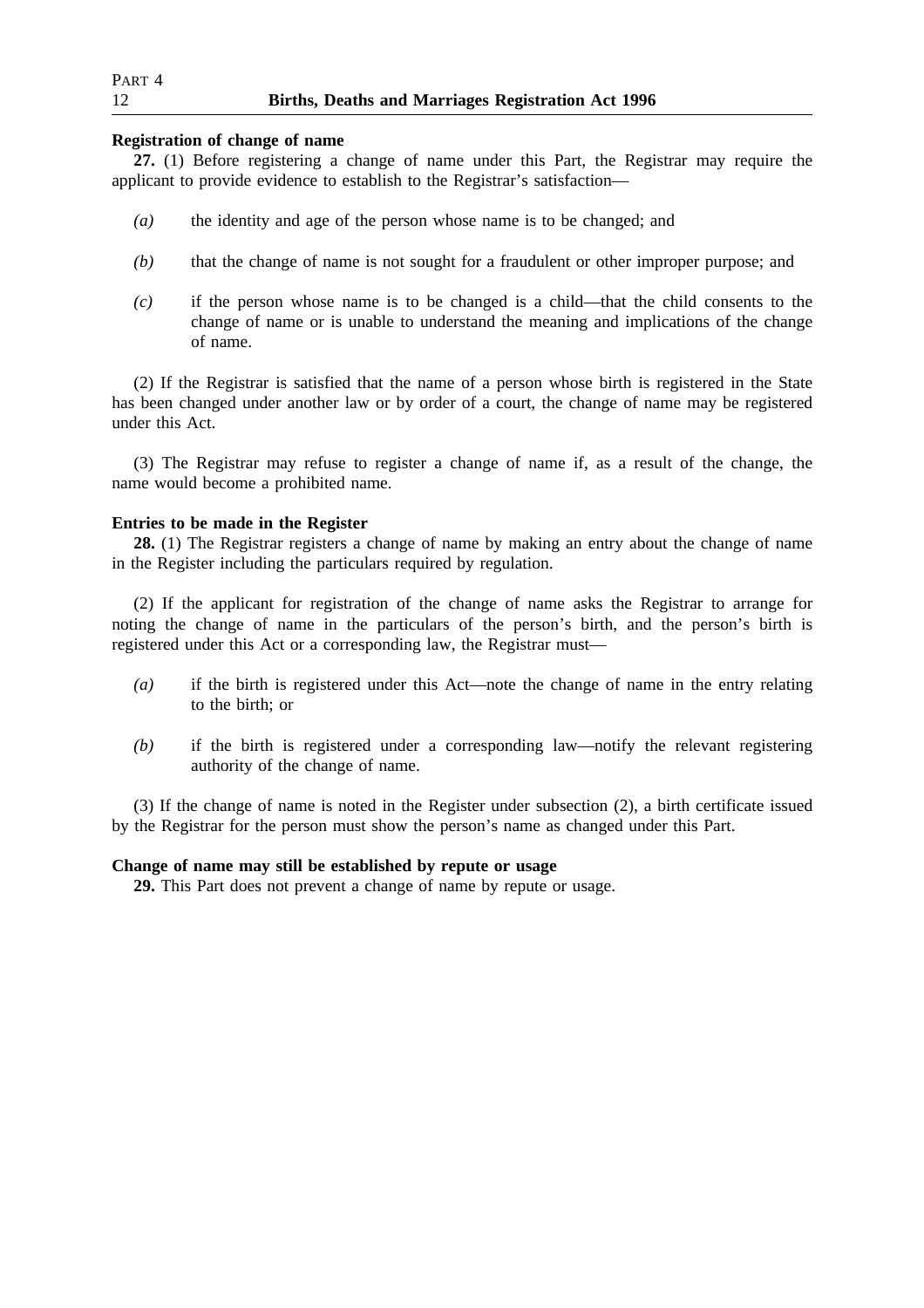# **PART 5 REGISTRATION OF MARRIAGES**

## **Cases in which registration of marriage is required**

**30.** If a marriage is solemnised in the State, the marriage must be registered under this Act.

### **How to have marriage registered**

**31.** A person may have a marriage registered by lodging with the Registrar a certificate of the marriage under the *Marriage Act 1961* of the Commonwealth or, if the marriage was solemnised before the commencement of that Act, the evidence of the marriage required by the Registrar.<sup>1</sup>

<sup>1.</sup> Under section 50(4) of the *Marriage Act 1961* of the Commonwealth the authorised celebrant is responsible for lodging the certificate of marriage with the Registrar.

### **Registration of marriage**

**32.** A marriage may be registered by—

- *(a)* including the marriage certificate as part of the Register; or
- *(b)* including particulars of the marriage in the Register.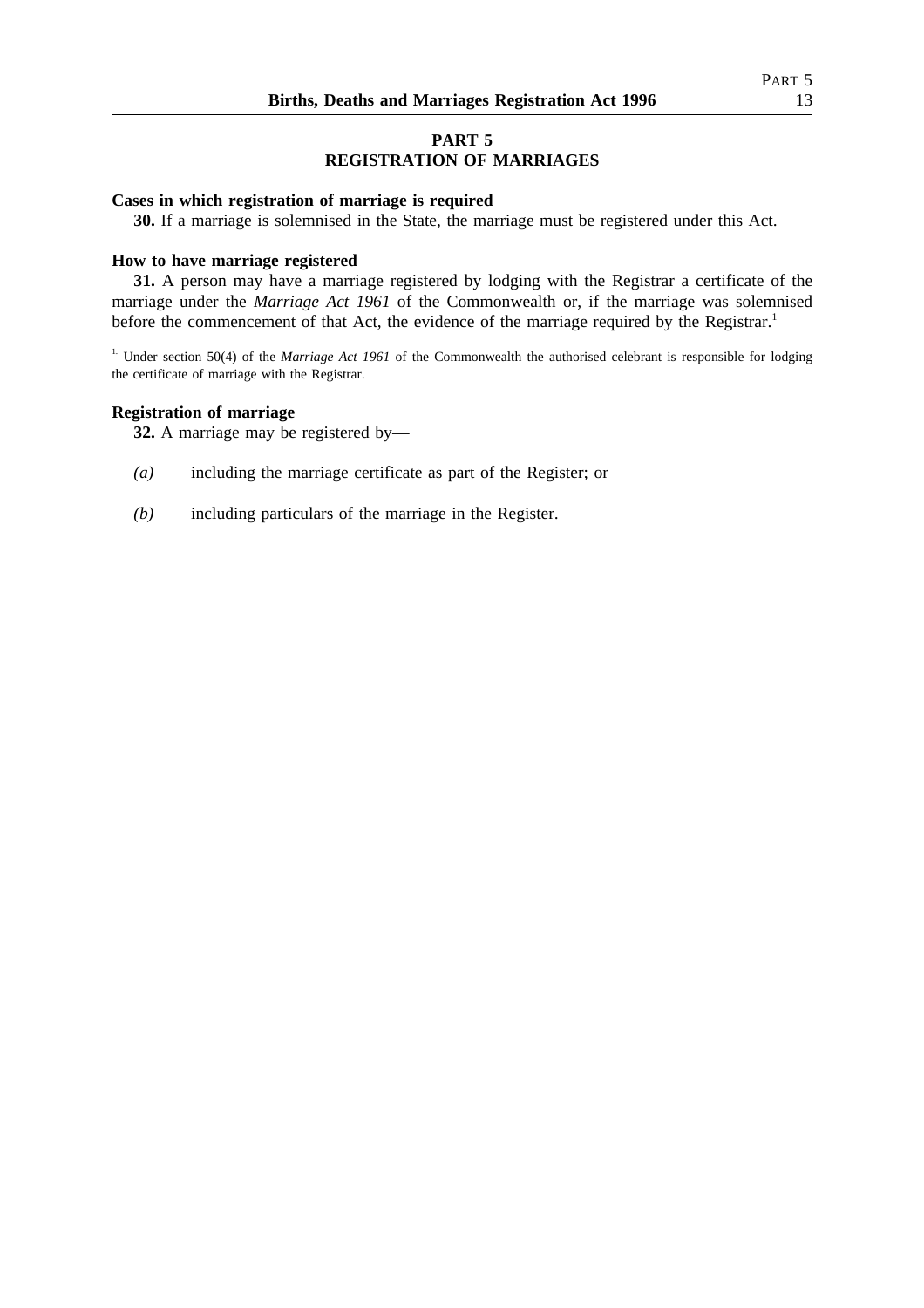## **PART 6 REGISTRATION OF DEATHS**

## **DIVISION 1—CASES WHERE REGISTRATION OF DEATH IS REQUIRED OR AUTHORISED**

### **Deaths to be registered under this Act**

**33.** (1) If a person dies in the State, the death must be registered under this Act.

(2) If a court or coroner (whether of this or any other State or the Commonwealth) directs the registration of a death, the death must be registered under this Act.

(3) If a person dies in an aircraft during a flight or on a vessel during a voyage to a place of disembarkation in the State, the death may be registered under this Act.

(4) If a person who is domiciled or ordinarily resident in the State dies outside the Commonwealth, or a person dies outside the Commonwealth leaving property in the State, the death may be registered under this Act.

(5) However, the Registrar is not obliged to register a death under subsection (3) or (4) if the death is registered under a corresponding law.

(6) If a child is still-born, the child's death<sup>1</sup> is not to be registered under this Part.

<sup>1.</sup> i.e. the foetal death. A **child** is defined to include a still-born child.

## **DIVISION 2—COURT ORDERS RELATING TO REGISTRATION OF DEATH**

#### **Application to Court**

**34.** The Court may, on application by an interested person or on its own initiative, order—

- *(a)* the registration under this Act of a death that has occurred in the State; or
- *(b)* the inclusion or correction of registrable information about a death in the Register.

### **Power to direct registration of death, etc.**

**35.** If a court or coroner finds—

- *(a)* that the death of a person is not registered as required under this Act or a corresponding law; or
- *(b)* that the registrable information contained in an entry about a death in the Register under this Act or a corresponding law is incomplete or incorrect,

the court or coroner may direct registration of the death or the inclusion or correction of registrable information in the Register under this Act or the corresponding law (as the case may require).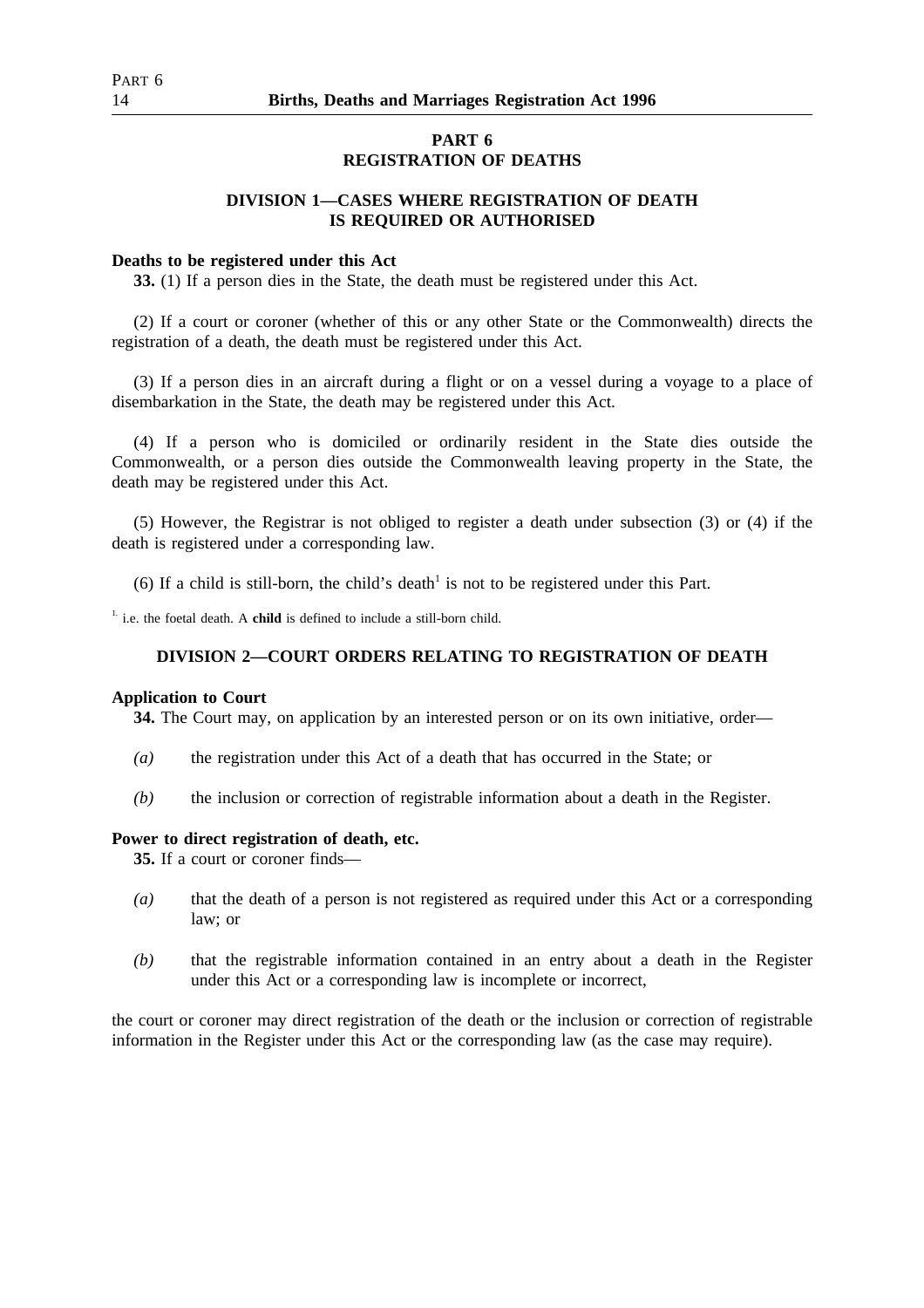## **DIVISION 3—NOTIFICATION OF DEATHS**

#### **Notification of deaths by doctors**

**36.** (1) A doctor who was responsible for a person's medical care immediately before death, or who examines the body of a deceased person after death, must, within 48 hours after the death, give written notice of the death to the Registrar, including the particulars required by regulation.

Maximum penalty: \$1 250

- (2) However, a doctor—
- *(a)* need not give a notice under this section if another doctor has given the required notice; and
- *(b)* must not give a notice under this section if a coroner or a police officer is required to be notified of the death under the *Coroners Act 1975*<sup>1</sup> .

Maximum penalty: \$1 250

(3) When notice of a death is given, the doctor must also give a certificate in a form approved by the Registrar, certifying the cause of death, to—

- *(a)* the Registrar; and
- *(b)* the funeral director or other person who will be arranging for the disposal of the human remains.

Maximum penalty: \$1 250

(4) If a child is still-born, the child's death is not to be notified under this section<sup>2</sup>.

1. See section 31 of the *Coroners Act 1975*.

<sup>2.</sup> In the case of a still-birth notice must be given to the Registrar under section 12.

#### **Notification by coroner**

**37.** (1) If a coroner is notified of a death under the *Coroners Act 1975* or is inquiring into the cause of a death under that Act (whether in the course of an inquest or an inquiry for the purpose of determining whether or not an inquest is necessary or desirable), the coroner must, as soon as practicable, notify the Registrar of that fact.

(2) If a coroner authorises the disposal of human remains, or makes a finding about the cause of a death, the coroner must give a copy of the disposal authorisation or the finding to the Registrar.

(3) The Registrar may register a death even though the death is subject to an inquest or other coronial inquiry and a finding has not been made about the cause of death.

(4) A certificate by the Registrar, certifying particulars contained in an entry about a death in the Register, issued before an inquest or other coronial inquiry into the cause of death is completed must be endorsed with the words: "Incomplete registration—Cause of death subject to coronial inquiry".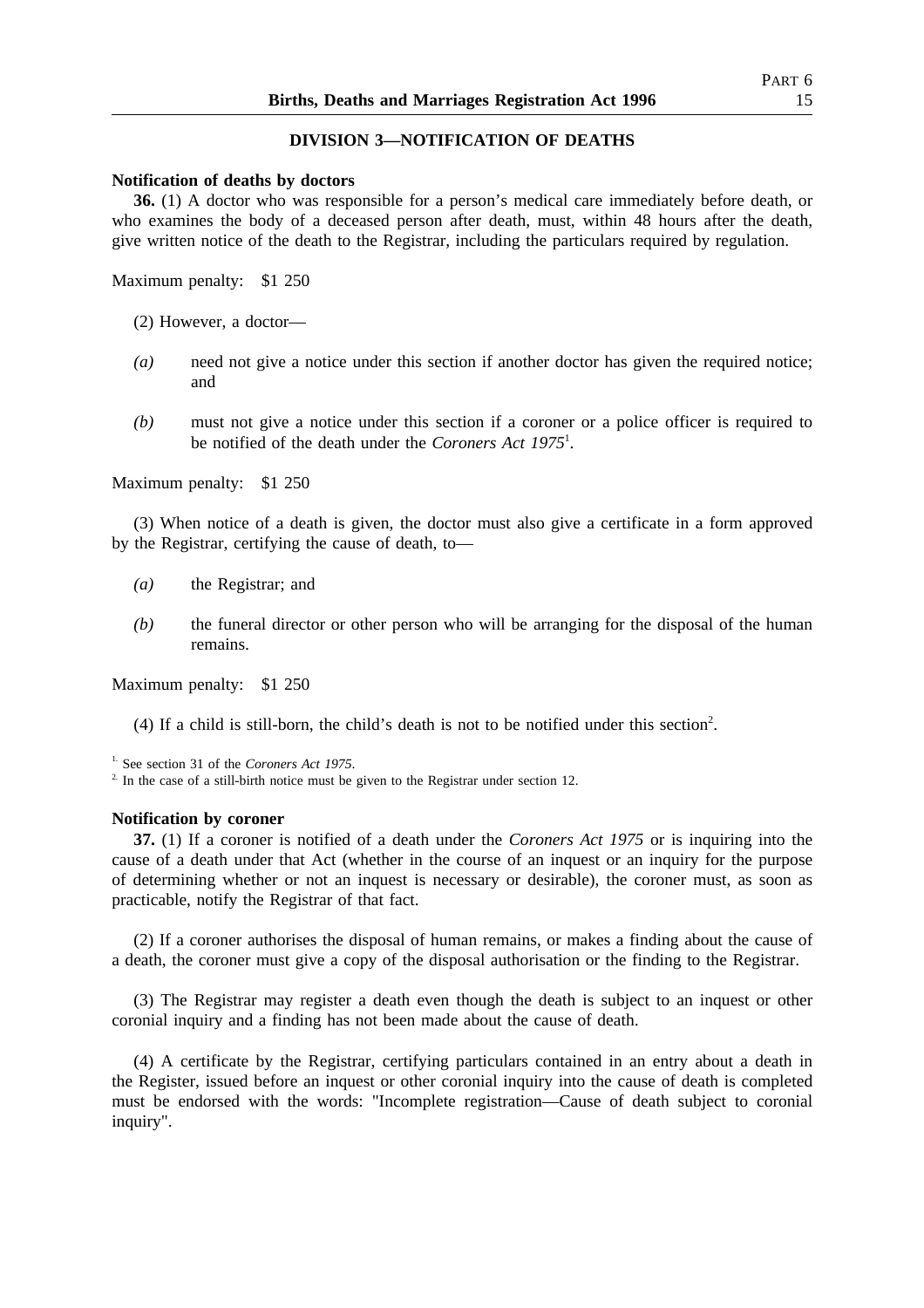| PART <sub>6</sub> |                                                    |  |
|-------------------|----------------------------------------------------|--|
| 16                | Births, Deaths and Marriages Registration Act 1996 |  |

### **Notification by funeral director, etc.**

**38.** (1) A funeral director or other person who arranges for the disposal of human remains must within 7 days after disposal of the remains give the Registrar a written statement of—

- *(a)* the name and last residential address of the deceased or, in the case of a still-born child, the name and residential address of the parents of the still-born child; and
- *(b)* if the death was reported to a coroner—a statement of that fact; and
- *(c)* the place and manner of disposal; and
- *(d)* the information required by regulation.

Maximum penalty: \$1 250

(2) If human remains (other than cremated remains) are removed from the State, the funeral director or other person who arranges for the removal of the remains from the State must, within 28 days after the remains are disposed of outside the State, give the Registrar a written statement of where and how the remains were disposed of, and the other information required by regulation.

Maximum penalty: \$1 250

(3) If human remains have not been disposed of within 30 days after the date of death, the funeral director or other person who has custody of the remains must give the Registrar a written statement of—

- *(a)* the name and last residential address of the deceased or, in the case of a still-born child, the name and residential address of the parents of the still-born child; and
- *(b)* if the death was reported to a coroner—a statement of that fact; and
- *(c)* the information required by regulation.

Maximum penalty: \$1 250

## **DIVISION 4—REGISTRATION OF DEATH**

## **Registration**

**39.** (1) The Registrar registers a death by making an entry about the death in the Register including the particulars required by regulation.

(2) However, if the particulars available to the Registrar are incomplete the Registrar may register a death on the basis of incomplete particulars.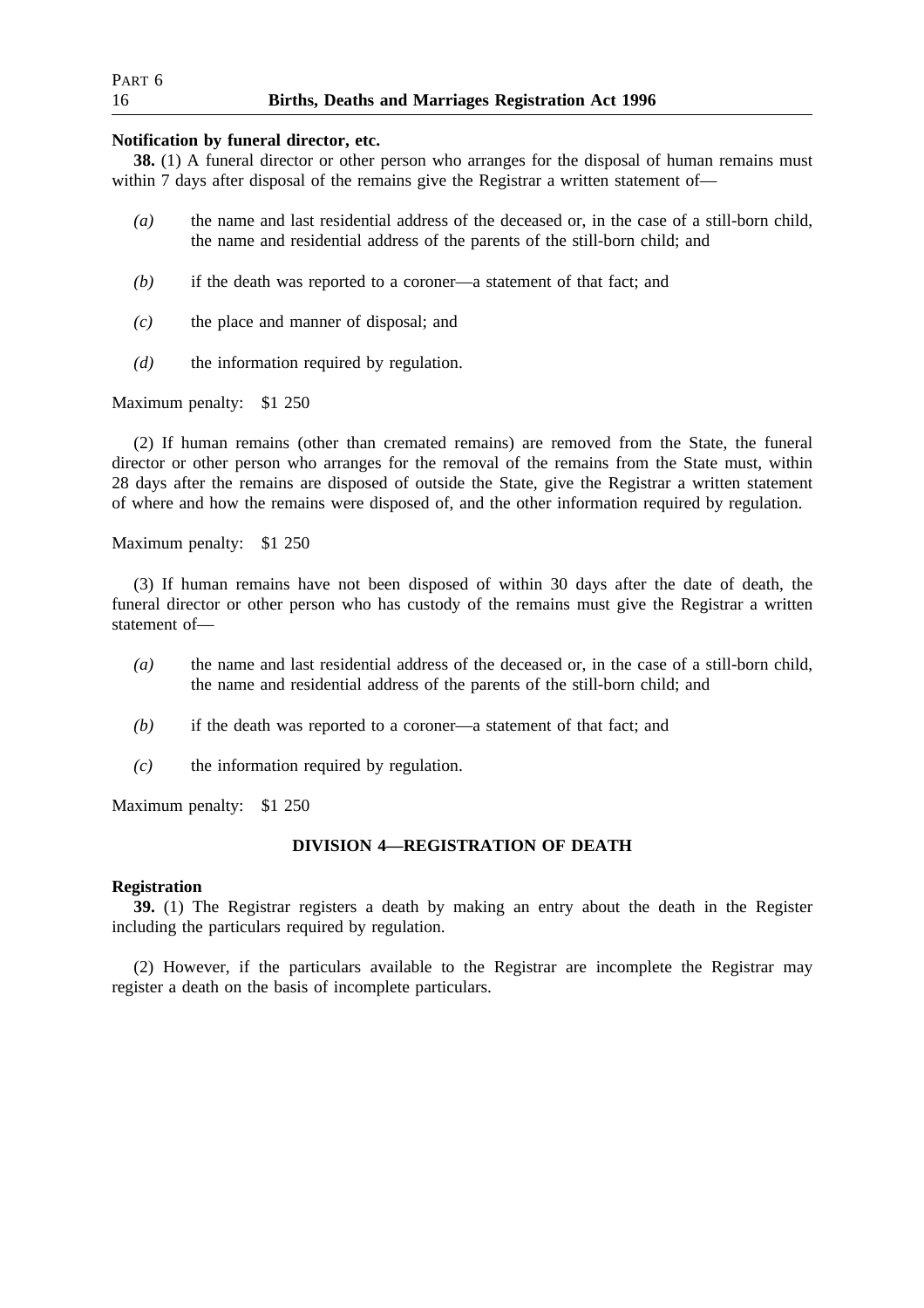# **PART 7 THE REGISTER**

## **DIVISION 1—KEEPING THE REGISTER**

### **The Register**

**40.** (1) The Registrar must maintain a register or registers<sup>1</sup> of registrable events.

1. A reference in this Act to the **"Register"** extends to all the registers kept under this subsection.

(2) The Register—

- *(a)* must contain the particulars of each registrable event required under this Act, or another law, to be included in the Register; and
- *(b)* may contain further information if its inclusion is authorised under the regulations.

(3) The Register may be wholly or partly in the form of a computer data base, in documentary form, or in another form the Registrar considers appropriate.

(4) The Registrar must maintain the indexes to the Register that are necessary to make the information contained in the Register reasonably accessible.

## **DIVISION 2—REGISTRAR'S POWERS OF INQUIRY**

### **Registrar's powers of inquiry**

**41.** (1) The Registrar may conduct an inquiry to find out—

- *(a)* whether a registrable event has happened; or
- *(b)* particulars of a registrable event; or
- *(c)* whether particulars of a particular registrable event have been correctly recorded in the Register.

(2) The Registrar may, by notice given to a person who may be able to provide information relevant to an inquiry under this section, require the person to answer specified questions or to provide other information within a time and in a way specified in the notice.

(3) A person who fails, without reasonable excuse, to comply with a notice under subsection (2) is guilty of an offence.

Maximum penalty: \$1 250

### **DIVISION 3—CORRECTION OF REGISTER**

### **Registrar's power to correct Register**

**42.** (1) The Registrar may correct the Register—

- *(a)* to reflect a finding made on inquiry under Division 2; or
- *(b)* to bring the particulars contained in an entry about a registrable event into conformity with the most reliable information available to the Registrar of the registrable event.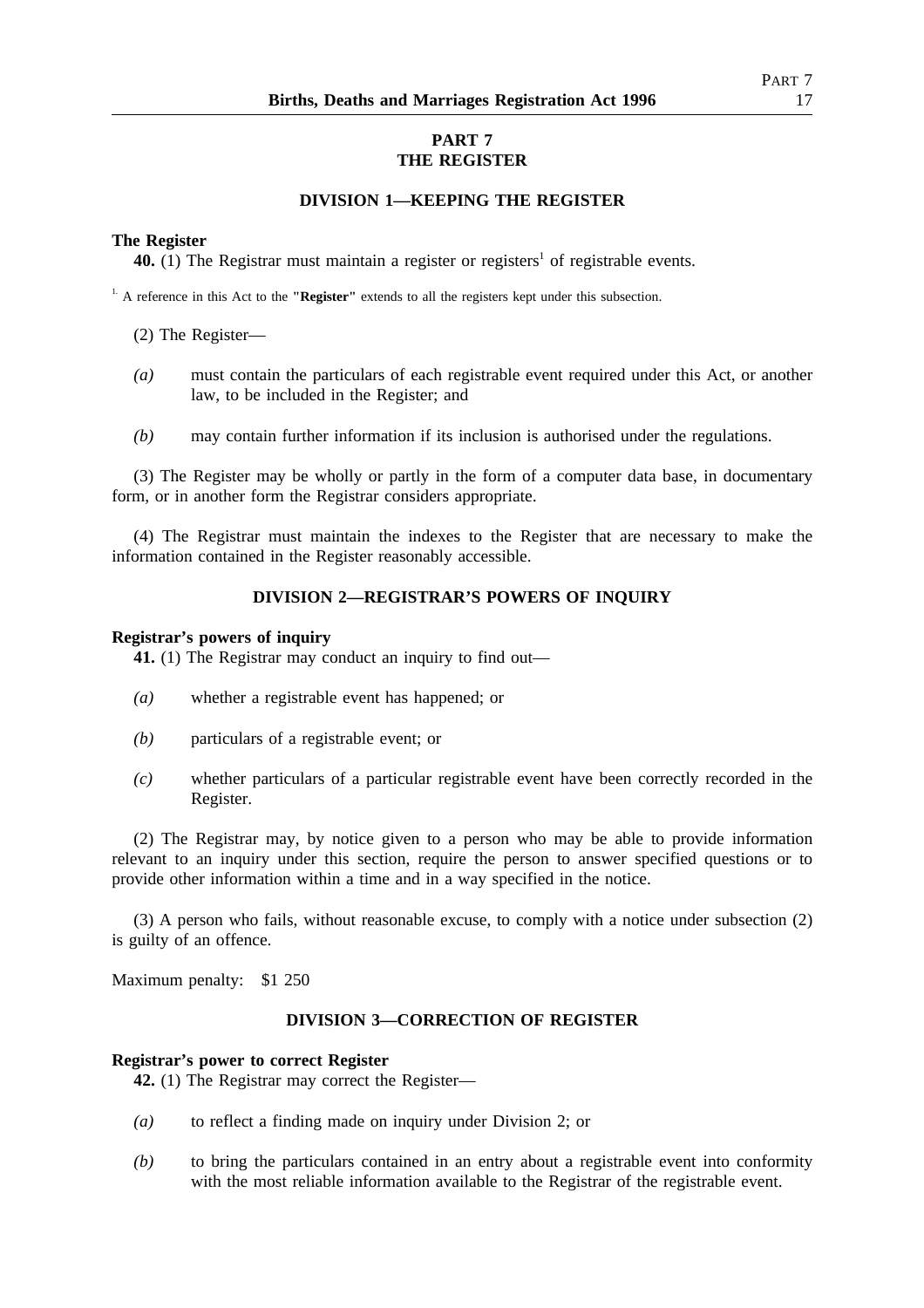(2) The Registrar corrects the Register by adding or cancelling an entry in the Register or by adding, altering or deleting particulars contained in an entry.

(3) The Registrar's power to correct the Register under this section is in addition to any other power of the Registrar under this Act.

### **DIVISION 4—ACCESS TO, AND CERTIFICATION OF, REGISTER ENTRIES**

## **Access to Register**

**43.** (1) The Registrar may, on conditions the Registrar considers appropriate—

- *(a)* allow a person or organisation that has an adequate reason for wanting access to the Register, access to the Register; or
- *(b)* provide a person or organisation that has an adequate reason for wanting information from the Register, with information extracted from the Register.

(2) In deciding whether an applicant has an adequate reason for wanting access to the Register, or information extracted from the Register, the Registrar must have regard to—

- *(a)* the nature of the applicant's interest; and
- *(b)* the sensitivity of the information; and
- *(c)* the use to be made of the information; and
- *(d)* other relevant factors.

(3) In deciding the conditions on which access to the Register, or information extracted from the Register, is to be given under this section, the Registrar must, as far as practicable, protect the persons to whom the entries in the Register relate from unjustified intrusion on their privacy.

### **Search of Register**

**44.** (1) The Registrar may, on application, search the Register for an entry about a particular registrable event.

(2) The applicant must state the reason for the applicant's interest in the subject-matter of the search.

(3) The Registrar may reject the application if the applicant does not show an adequate reason for wanting the information to which the application relates.

(4) In deciding whether an applicant has an adequate reason for wanting information, the Registrar must have regard to—

- *(a)* the relationship (if any) between the applicant and the person to whom the information relates; and
- *(b)* the age of the entry; and
- *(c)* the contents of the entry; and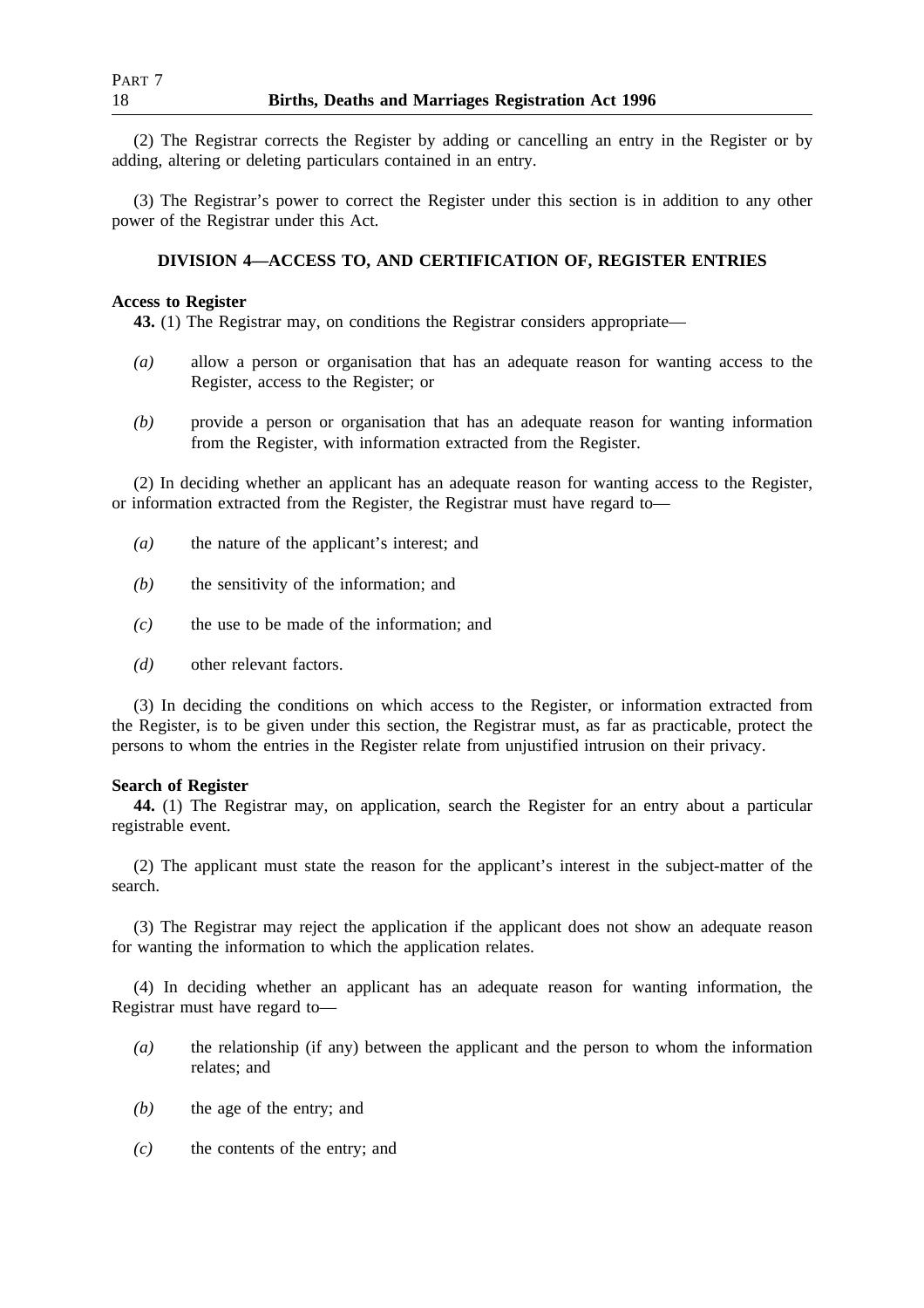## **Protection of privacy**

**45.** In providing information extracted from the Register, the Registrar must, as far as practicable, protect the persons to whom the entries in the Register relate from unjustified intrusion on their privacy.

## **Issue of certificate**

**46.** (1) On completing a search of the Register, the Registrar may issue a certificate—

- *(a)* certifying particulars contained in an entry; or
- *(b)* certifying that no entry was located in the Register about the relevant registrable event.
- (2) A certificate under subsection  $(1)(a)$  is admissible in legal proceedings as evidence of—
- *(a)* the entry to which the certificate relates; and
- *(b)* the facts recorded in the entry.

## **Access policies**

**47.** (1) The Registrar must maintain a written statement of the policies on which access to information contained in the Register is to be given or denied under this Division.

(2) The Registrar must give a copy of the statement, on request, to any person.

## **Fees**

**48.** (1) The regulations may prescribe fees, or a basis for calculating fees, for—

- *(a)* access to the Register; or
- *(b)* a search of the Register; or
- *(c)* the issue of a certificate following a search of the Register; or
- *(d)* other services provided by the Registrar.

(2) The regulations may allow for fees to be fixed by negotiation between the Registrar and the person who asks for the relevant services.

## **Power to remit fees**

**49.** The Registrar may, in appropriate cases, remit the whole or part of a fee under this Act.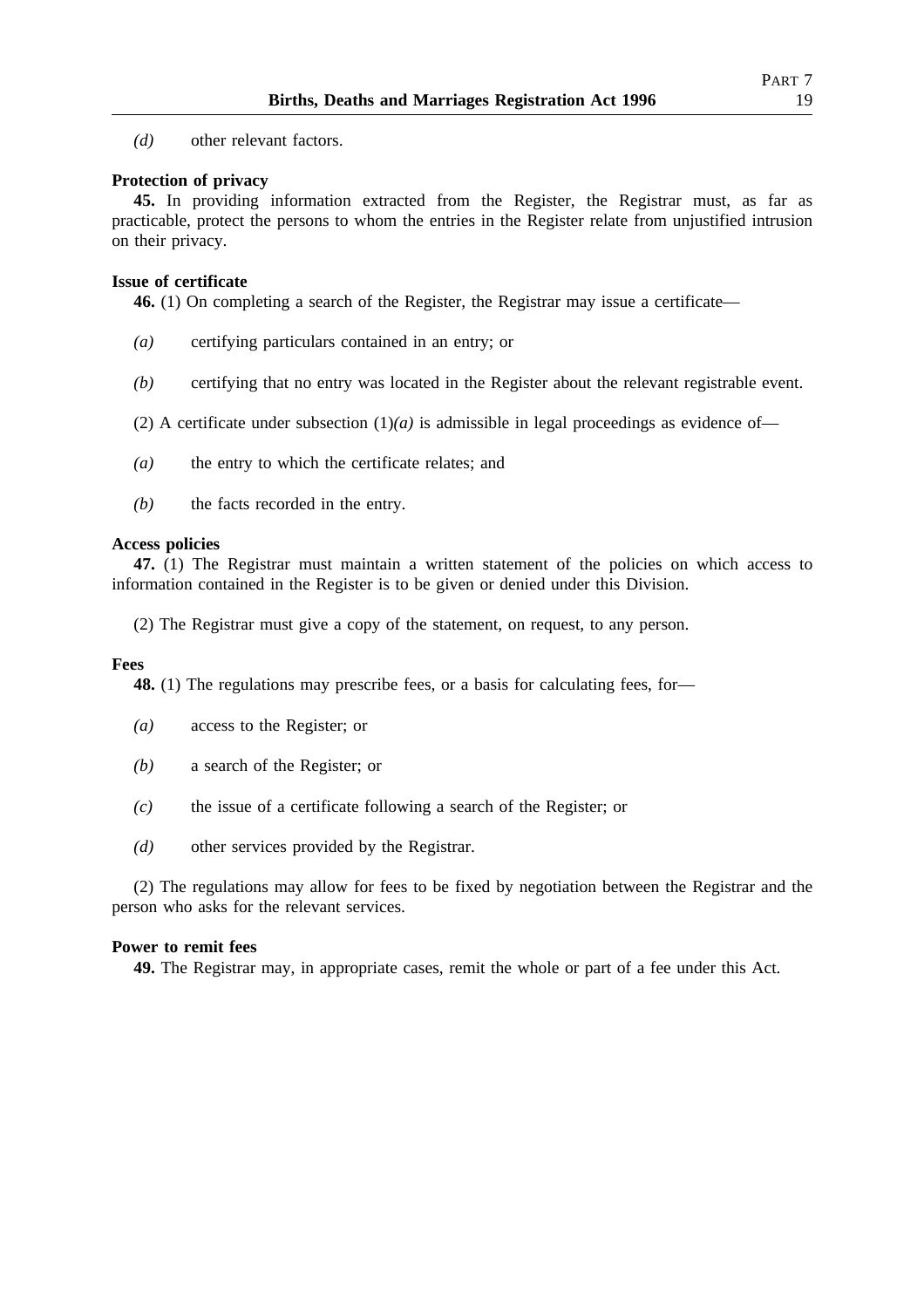# **PART 8 GENERAL POWER OF REVIEW**

## **Review**

**50.** (1) A person who is dissatisfied with a decision of the Registrar made in the performance or purported performance of functions under this Act may apply to the Court for a review of the decision.

- (2) On a review, the Court may—
- *(a)* confirm, vary or reverse the Registrar's decision; and
- *(b)* make consequential and ancillary orders and directions.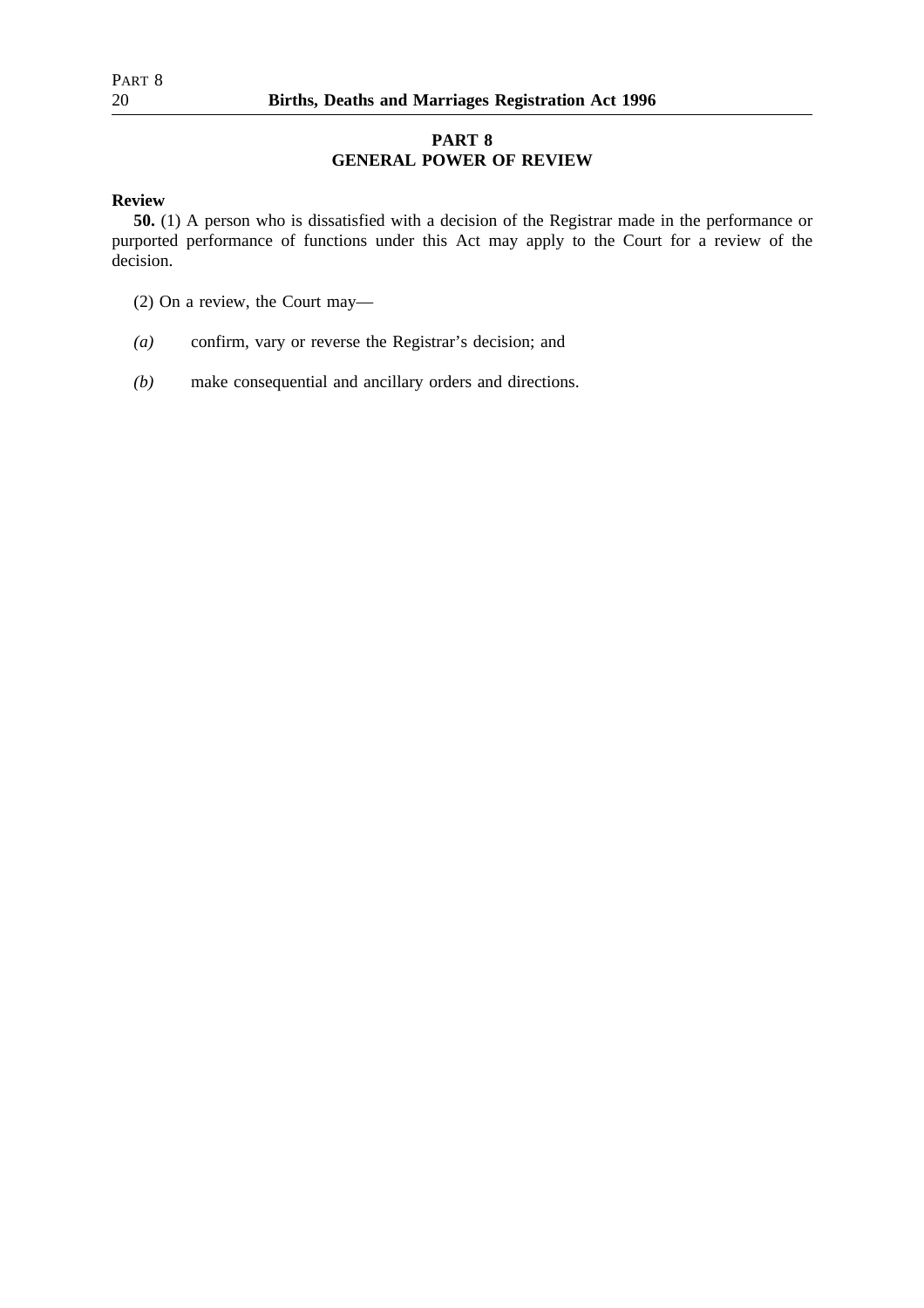# **PART 9 MISCELLANEOUS**

## **False representation**

**51.** A person who makes a false or misleading representation in an application or document under this Act, knowing it to be false or misleading, is guilty of an offence.

Maximum penalty: \$1 250

## **Unauthorised access to or interference with Register**

**52.** A person must not, without the authority of the Registrar or other lawful authority—

- *(a)* obtain access to the Register or information contained in the Register; or
- *(b)* make, alter or delete an entry in the Register; or
- *(c)* interfere with the Register in any other way.

Maximum penalty: \$10 000 or imprisonment for 2 years

## **Falsification of certificate, etc.**

**53.** (1) A person must not forge the Registrar's signature or seal.

Maximum penalty: \$10 000 or imprisonment for 2 years

(2) A person must not forge or falsify a certificate or other document under this Act.

Maximum penalty: \$10 000 or imprisonment for 2 years

- (3) The Registrar may impound—
- *(a)* a document which the Registrar has reason to believe bears a forged impression of the Registrar's signature or seal; or
- *(b)* a certificate or other document purporting to be a certificate or other document under this Act which the Registrar has reason to believe has been forged or falsified; or
- *(c)* a certificate under this Act about a registrable event if the entry in the Register about the event has been cancelled or corrected since the issue of the certificate.

## **Immunity from liability**

**54.** (1) No liability attaches to the Registrar for an honest act or omission in the performance or purported performance of functions under this Act.

(2) A liability that would, but for subsection (1), attach to the Registrar attaches instead to the Crown.

## **Regulations**

**55.** (1) The Governor may make regulations for the purposes of this Act.

(2) A regulation may impose a penalty not exceeding a fine of \$1 250 for contravention of a provision of the regulations.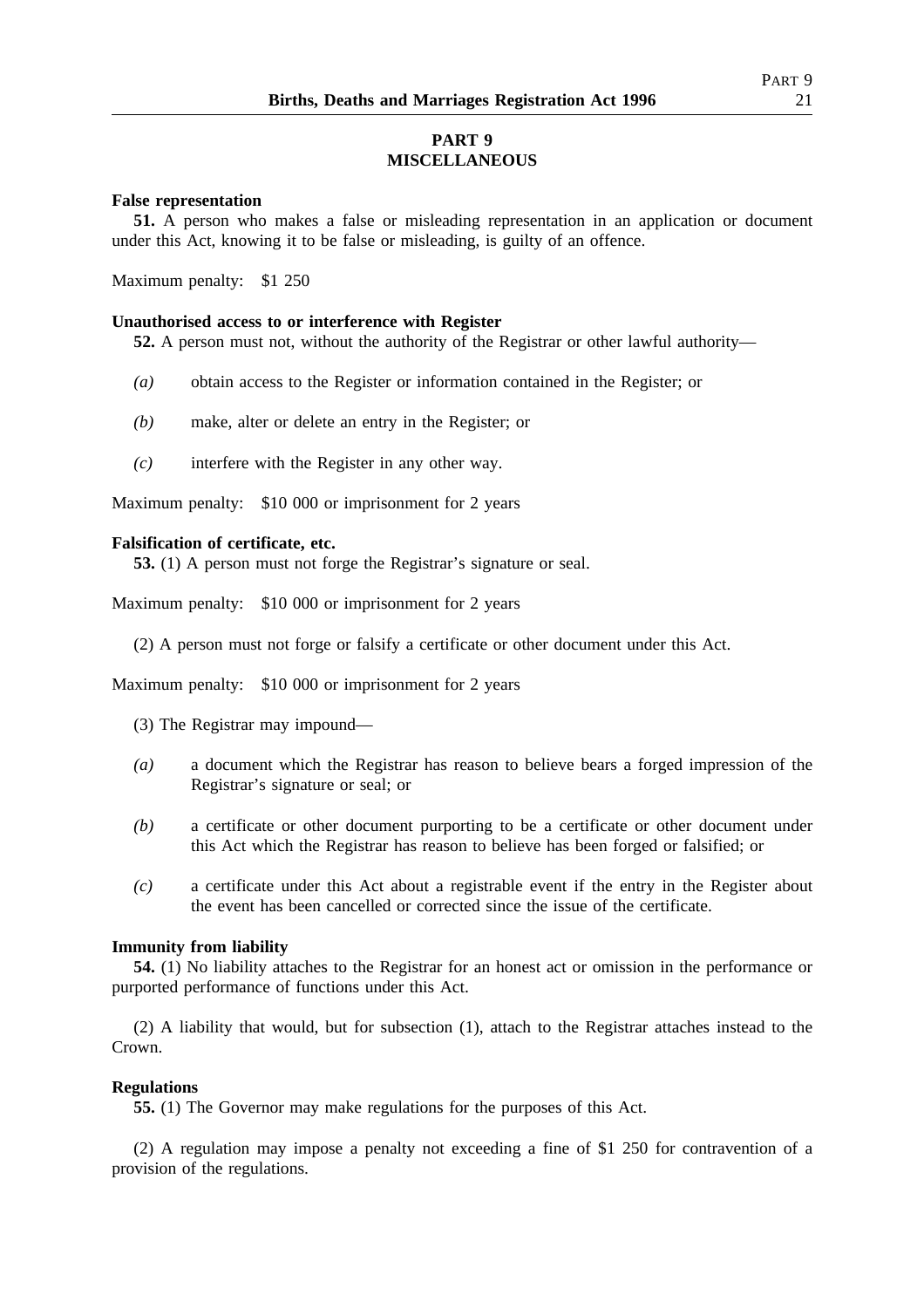## **SCHEDULE 1**

## *Repeal and Transitional*

#### **Interpretation**

**1.** In this schedule—

"**repealed Act**" means the *Births, Deaths and Marriages Registration Act 1966*.

### **Repeal of Births, Deaths and Marriages Registration Act 1966**

**2.** The *Births, Deaths and Marriages Registration Act 1966* is repealed.

#### **The Register**

**3.** A Register maintained under the repealed Act forms part of the Register under this Act.

#### **The Registrar and Deputy Registrars**

**4.** (1) The person holding office as the Principal Registrar of Births, Deaths and Marriages immediately before the commencement of this Act continues as the Registrar, subject to the provisions of this Act.

(2) The person holding office as the Deputy Registrar immediately before the commencement of this Act continues as a deputy registrar, subject to the provisions of this Act.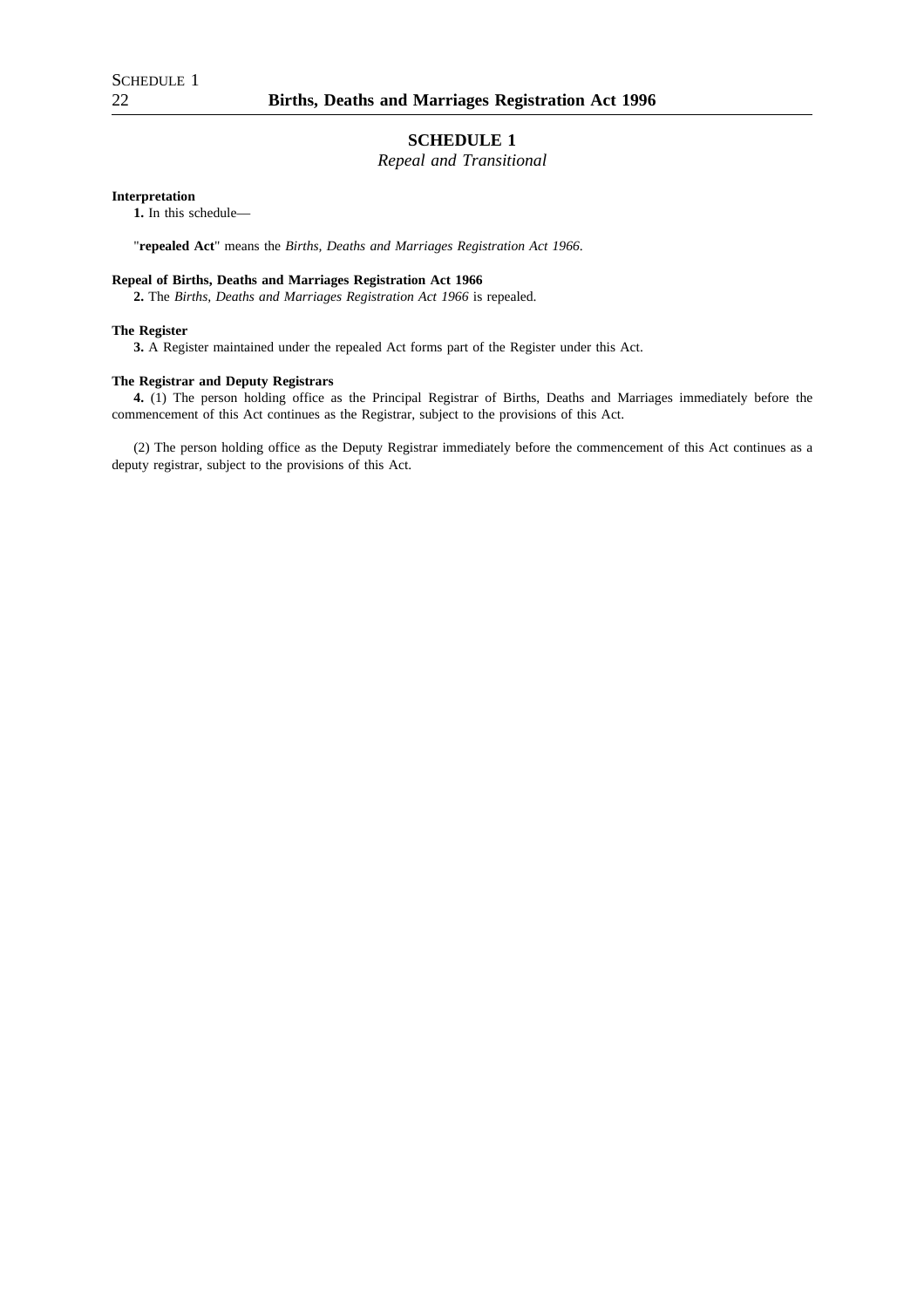## **SCHEDULE 2**

*Amendment of Coroners Act 1975*

#### **Interpretation**

**1.** In this schedule—

"**principal Act**" means the *Coroners Act 1975*.

#### **Amendment of s. 12—Jurisdiction**

**2.** Section 12 of the principal Act is amended by inserting after paragraph *(b)* of subsection (1) the following paragraph:

*(c)* the death of a person in an aircraft during a flight or on a vessel during a voyage to a place of disembarkation in the State;.

#### **Insertion of s. 28b**

**3.** The following section is inserted in Part IV of the principal Act before section 29:

## **Interpretation**

**28b.** In this Part—

"**disposal**" of human remains means—

- *(a)* cremation of the remains; or
- *(b)* burial of the remains (including burial at sea); or
- *(c)* placing the remains in a mausoleum or other permanent resting place; or
- *(d)* placing the remains in the custody of an educational or scientific institution for the purpose of medical education or research; or
- *(e)* removal of the remains from the State (but not if the remains have been cremated or are taken from the State by sea and buried at sea in the course of the voyage);

"**human remains**" means the body of a dead person or a still born child;

"**still-born child**" means a child of at least 20 weeks' gestation or, if it cannot be reliably established whether the period of gestation is more or less than 20 weeks, with a body mass of at least 400 grams at birth, that exhibits no sign of respiration or heartbeat, or other sign of life, after birth but does not include the product of a procedure for the termination of pregnancy.

#### **Amendment of s. 30—Authorisation for disposal of human remains**

**4.** Section 30 of the principal Act is amended by striking out "A burial order may be issued by a coroner" and substituting "The coroner may issue an authorisation for the disposal of human remains".

#### **Amendment of s. 31—Offence to fail to notify death**

**5.** Section 31 of the principal Act is amended—

*(a)* by inserting after subsection (1) the following subsection:

(1a) If the person notifying a coroner or police officer under subsection (1) is a medical practitioner who was responsible for the medical care of the deceased or who examined the body of the deceased after death, he or she must, at the same time, notify the coroner or police officer of his or her opinion as to the cause of death.

Penalty: Division 6 fine.;

*(b)* by inserting after subsection (5) the following subsection: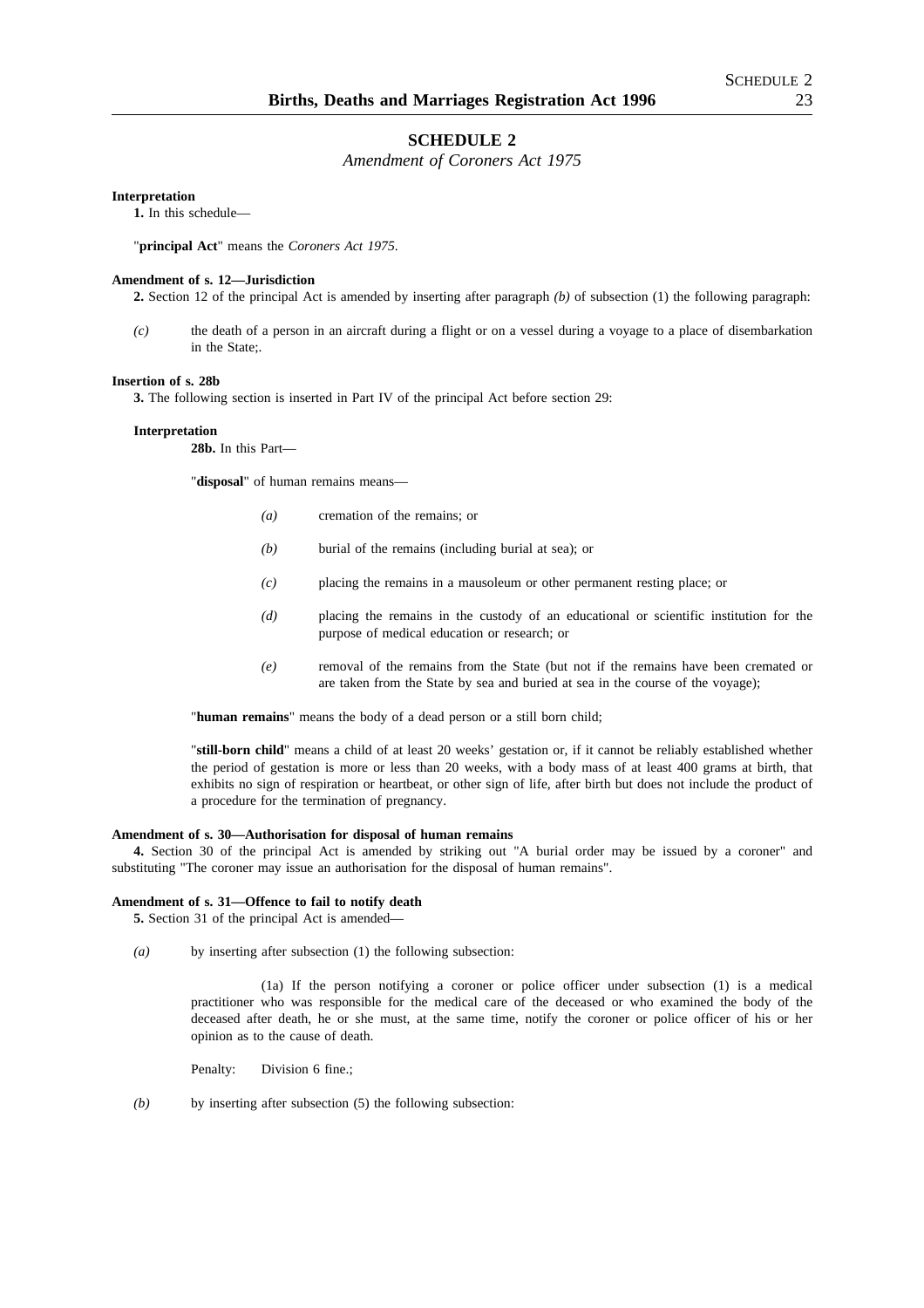(5a) If a person dies in an aircraft during a flight or on a vessel during a voyage to a place of disembarkation in the State, the person in charge of the aircraft or vessel, as the case may be, must, immediately after the arrival of the aircraft or vessel at the place of disembarkation in the State, report the death, or cause the death to be reported, to a coroner.

Penalty: Division 6 fine.;

*(c)* by striking out from subsection (6) "subsection (4) or (5)" and substituting "subsections (4), (5) or (5a)".

#### **Insertion of ss. 31A and 31B**

**6.** The following sections are inserted after section 31 of the principal Act:

#### **Coroner to make finding as to cause of death**

**31A.** If a coroner is notified of a death under this Act or is inquiring into the cause of a death under this Act (whether in the course of an inquest or an inquiry for the purpose of determining whether or not an inquest is necessary or desirable), the coroner must make a finding as to the cause of the death.

#### **Information to be provided before disposal of remains**

**31B.** A person must not dispose of human remains or cause human remains to be disposed of unless he or she has received—

- *(a)* if the remains are to be cremated—a cremation permit issued under section 5 of the *Cremation Act 1891*;
- *(b)* in any other case—
	- (i) a certificate of the cause of death, under section 36 of the *Births, Deaths and Marriages Registration Act 1995* or, if the remains are the remains of a still-born child, a doctor's certificate under section 12 of that Act;
	- or
	- (ii) an authorisation for the disposal of human remains from the coroner.

Penalty: Division 6 fine or division 6 imprisonment.